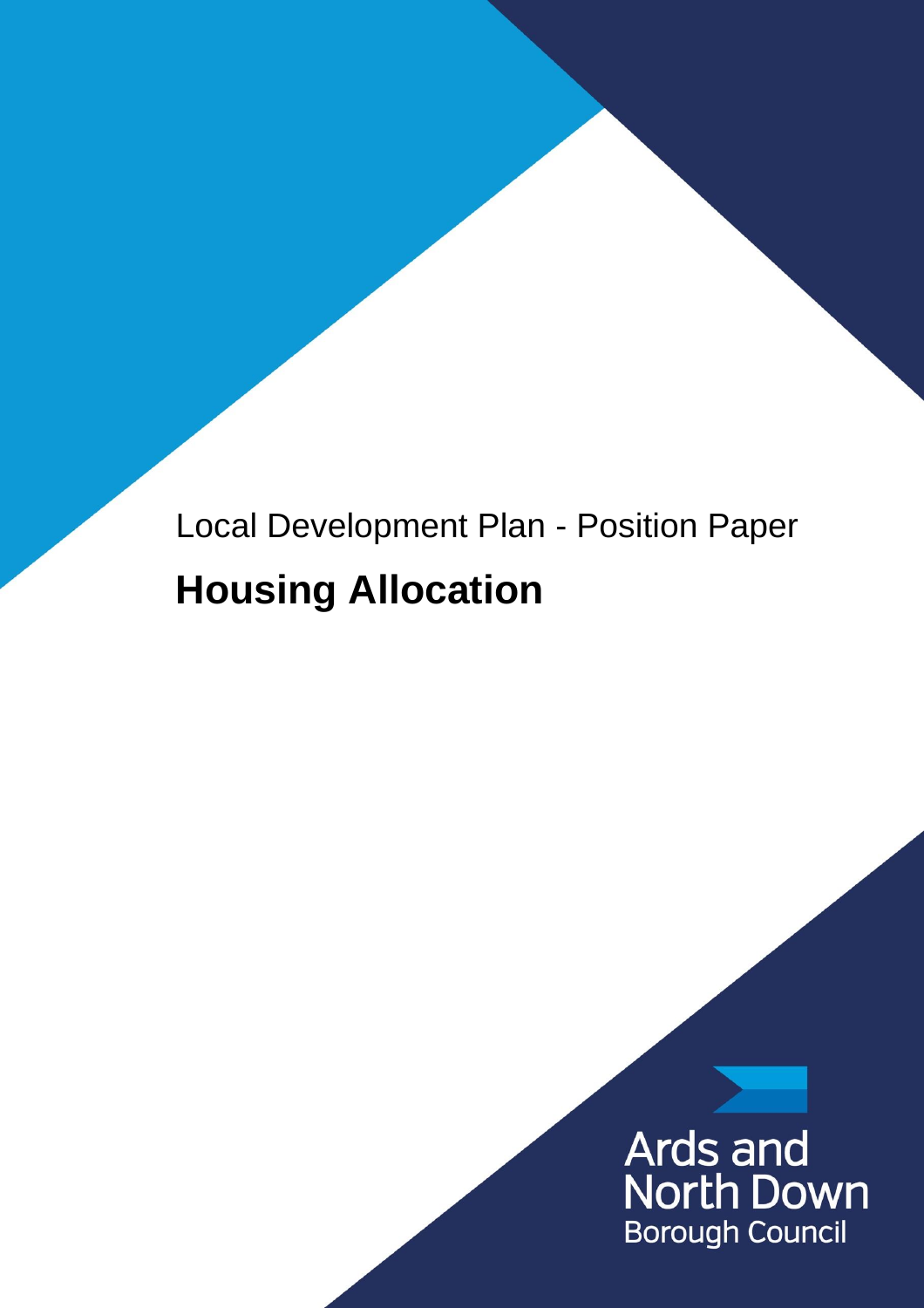#### **CONTENTS**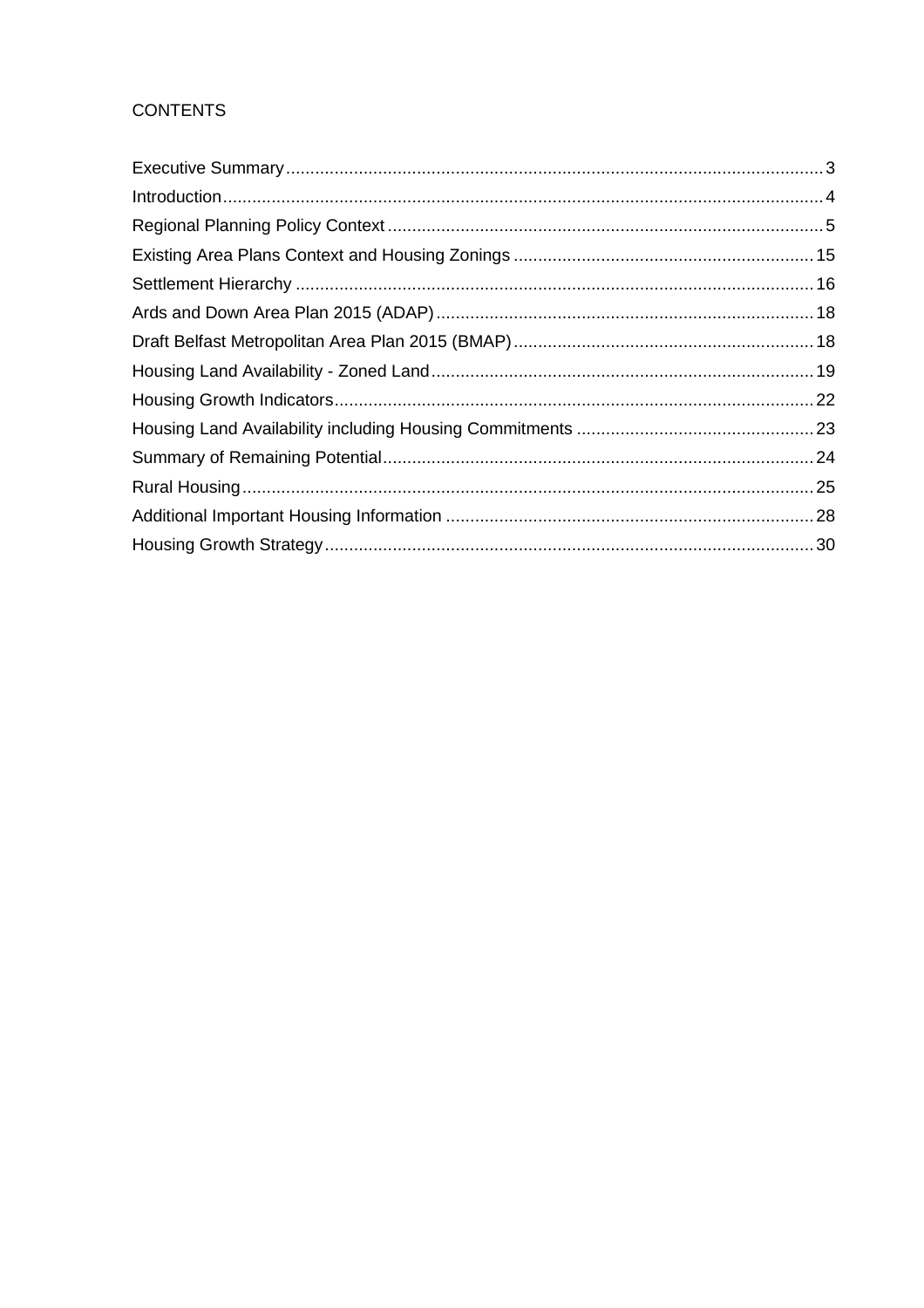## <span id="page-2-0"></span>Executive Summary

- 1.1 The purpose of this paper is to provide background information regarding housing growth allocations in the Borough through the Local Development Plan to 2030.
- 1.2 The paper aims to provide a foundation for future decision making which will be further informed by a Sustainability Appraisal, public consultation and engagement with elected members, consultees and stakeholders.
- 1.3 It is important to stress that in compiling the Position Paper, the best information available has been used. Information shall be updated, as required, further in the plan-making process.
- 1.4 The aims of the Paper are:
	- To build the capacity of members to make informed planning decisions, particularly within the plan-making context;
	- To provide a summary of the regional policy context for housing allocations in Ards and North Down;
	- To provide baseline information which will inform Local Development Plan policy making at the local level;
	- To provide an overview of the housing zonings within the Ards and Down Area Plan 2015 (in relation to the legacy Ards area) and Draft Belfast Metropolitan Area Plan 2015 (in relation to the legacy North Down area);
	- To provide a consideration of the existing Housing Growth Indicator issued by the Department for Regional Development in April 2016 and the considerations required for future housing growth, within the Borough, through the plan period.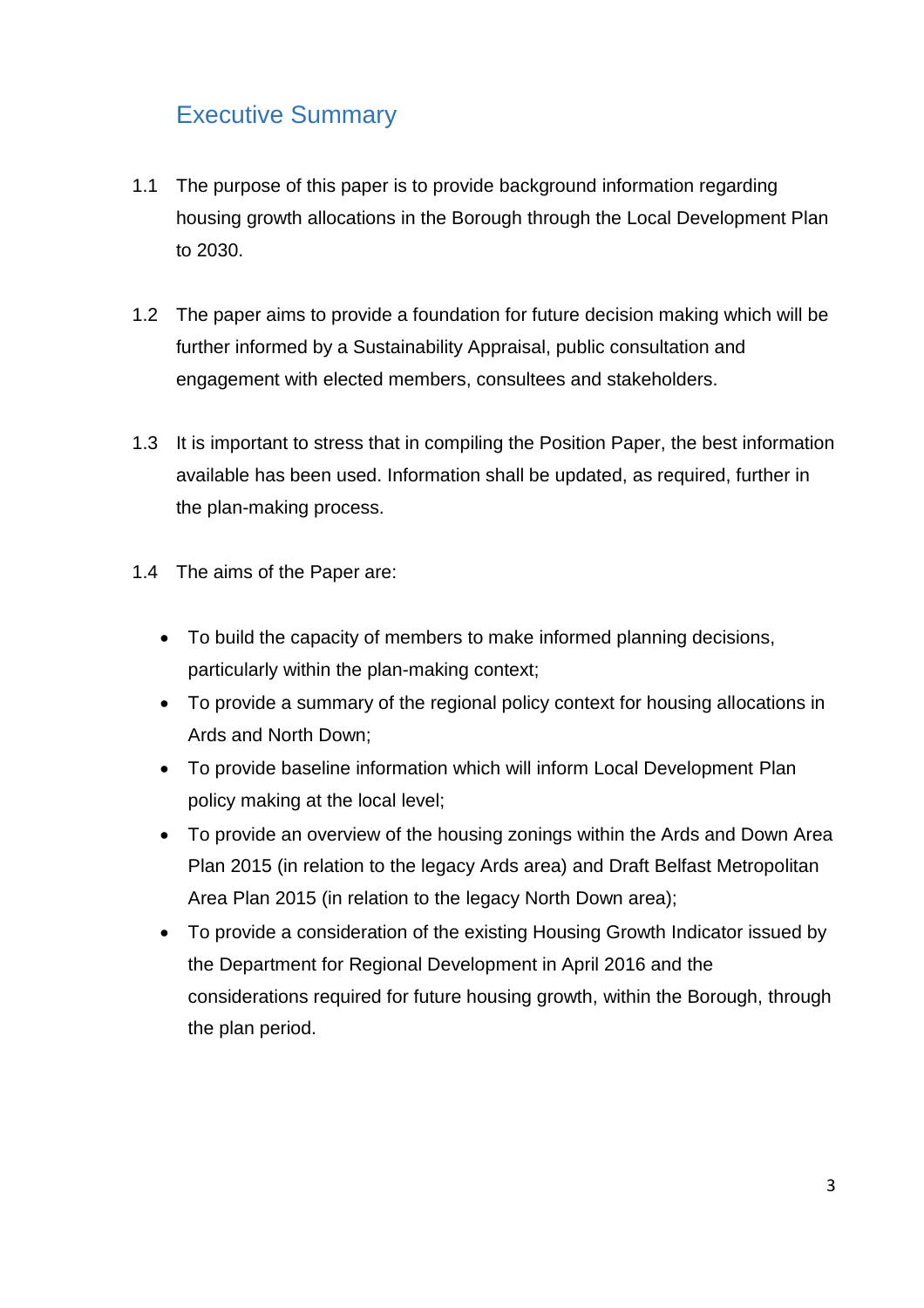### <span id="page-3-0"></span>**Introduction**

- 2.1 This Paper is the latest in a series of position papers presented to Members in building the evidence base for the new Ards and North Down Local Development Plan (LDP).
- 2.2 The paper will provide a background to the regional policy context for the allocation of housing in the urban and rural areas for the period 2015 – 2030 based on the revised Housing Growth Indicator (HGI) provided by the Department for Regional Development (DRD) in April 2016.
- 2.3 The paper is informed by the settlement evaluation exercise which relates to the Options for the settlement hierarchy for the Plan area. This paper is based on the RDS objective of achieving balanced growth and taking account of the revised HGI.
- 2.4 The paper considers the position of the housing zonings within the Ards and Down Area Plan 2015 and the Draft Belfast Metropolitan Area Plan 2015. The impact of the existing housing zonings has also been evaluated in relation to existing commitments and housing land supply in settlements, as identified within the Housing Land Availability Report 2018.
- 2.5 The paper also considers the demand for residential development in the countryside through analysis of the number of rural dwellings approved and the annual rural build rate.
- 2.6 The paper allows members to begin considering the housing allocation for the Borough, informed by a detailed evaluation of the HGIs and the strategic direction for balanced growth as outlined in the Regional Development Strategy 2035.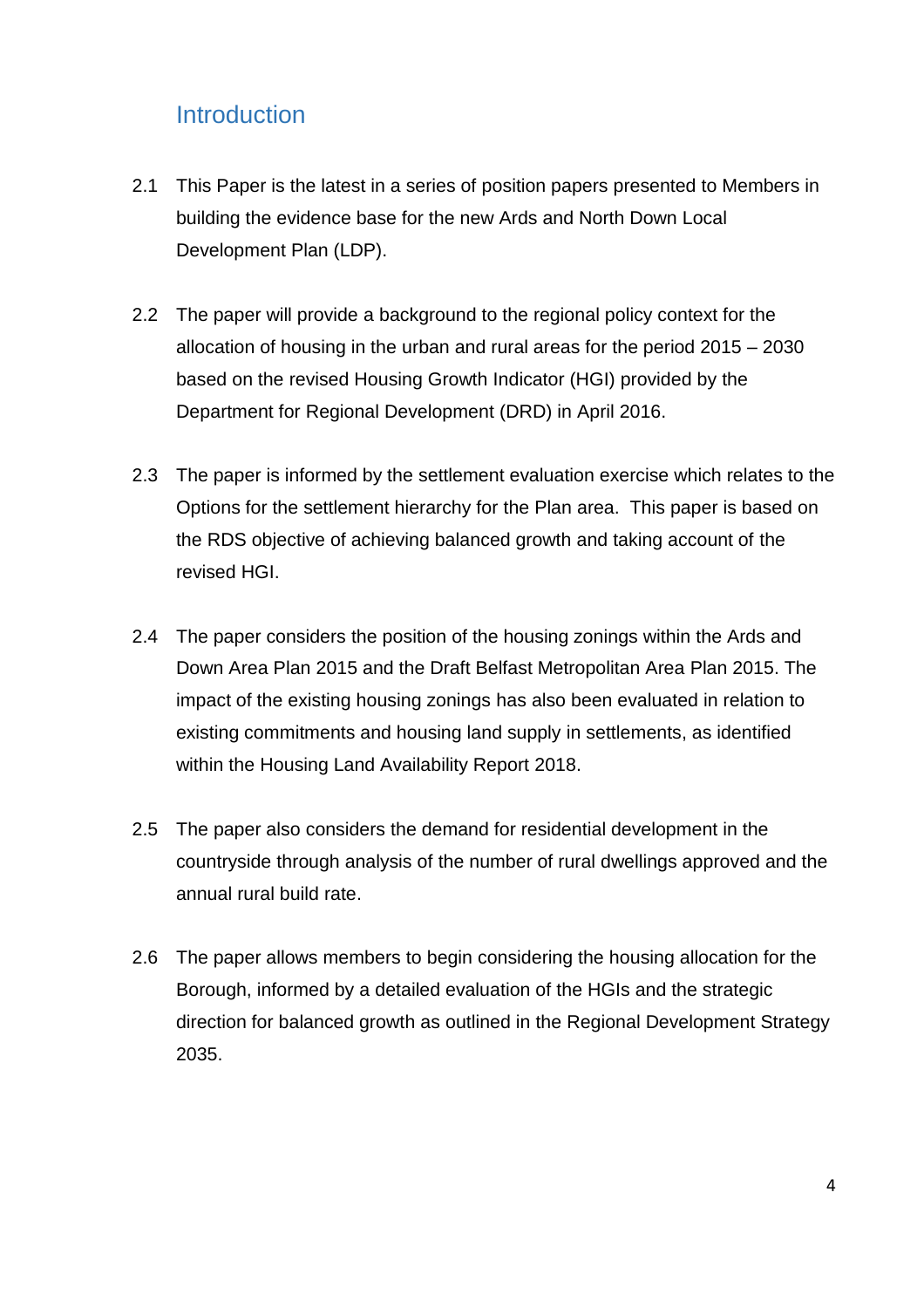## <span id="page-4-0"></span>Regional Planning Policy Context

3.1 The regional planning policy context is provided by the Regional Development Strategy (RDS) 2035: Building a Better Future; the Strategic Planning Policy Statement for Northern Ireland (SPPS) and extant regional planning policy.

#### [Regional Development Strategy 2035 \(RDS\)](https://www.planningni.gov.uk/index/policy/regional_dev_2035.htm)

- 3.2 The RDS provides an overarching strategic planning framework to facilitate and guide the public and private sectors. The RDS has a statutory basis. It was prepared under the Strategic Planning (Northern Ireland) Order 1999. Under this Order the Department for Regional Development (DRD) is responsible for formulating, in consultation with other Northern Ireland Departments, a regional development strategy for Northern Ireland, that is to say, a strategy for the long term development of Northern Ireland. Local development plans must 'take account' of the RDS.
- 3.3 The RDS introduced significant changes to the way in which area plans provide for future housing requirements. This new approach is 'Plan, Monitor and Manage' and contrasts to the historic "Predict and Provide" approach previously employed in the preparation of Development Plans. The 'Plan, Monitor and Manage' approach seeks to ensure LDPs are more sustainable, balanced, and integrated. The RDS provides strategic guidance through Regional Guidance (RG) and Spatial Framework Guidance (SFG).
- 3.4 The RDS sets policy directions for the provision of housing which aim to deliver development in a more sustainable manner. This means growing the population and providing additional housing in the Hubs (SFG 12)<sup>1</sup>, and sustaining rural communities living in smaller settlements (i.e. smaller towns and villages), and the open countryside (SPG 13)<sup>2</sup>. While the emphasis in the RDS is on directing most housing growth to the larger urban areas, it also

<sup>1</sup> RDS Pages 73 and 74

<sup>2</sup> RDS Pages 74 and 75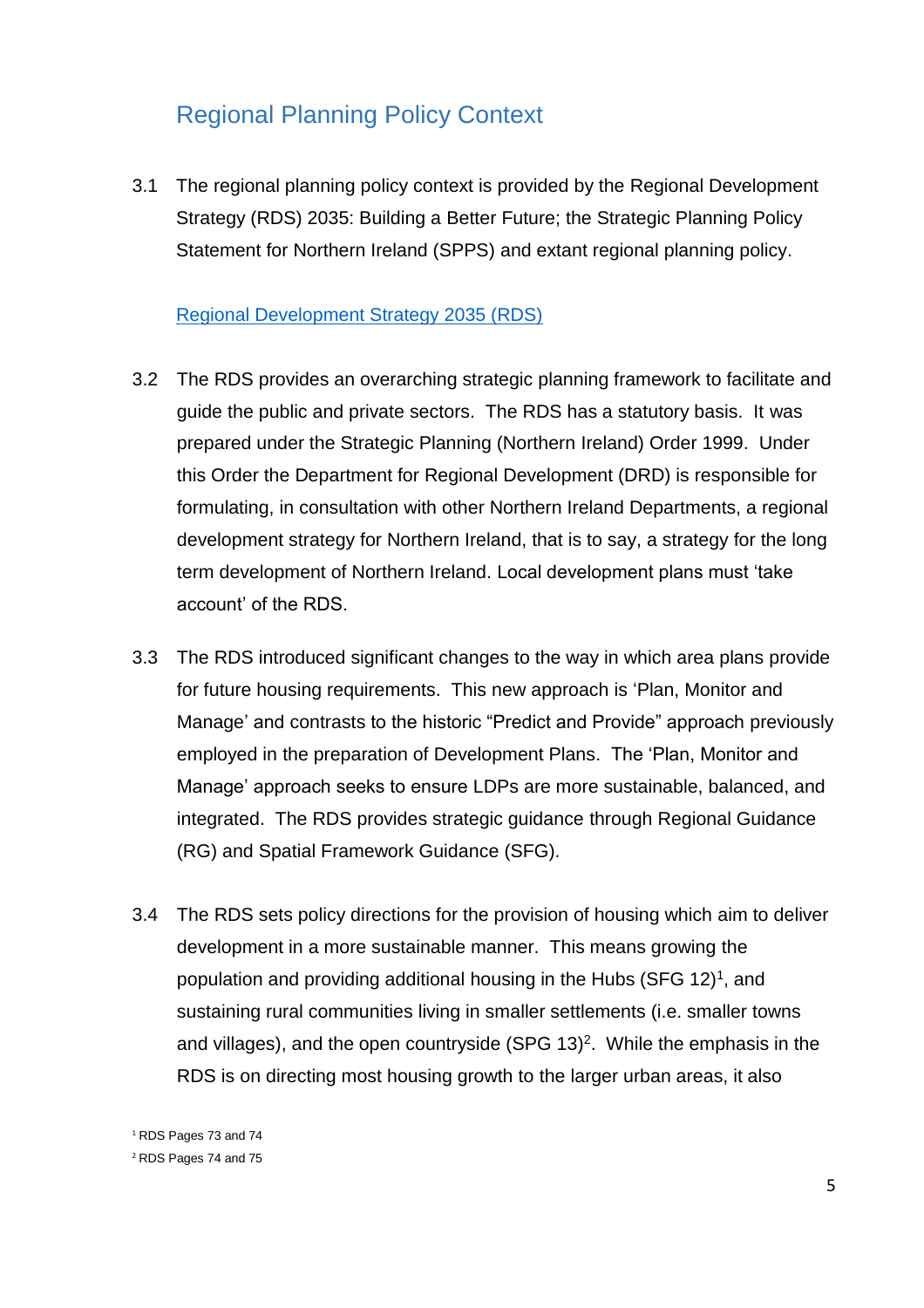recognises the importance of supporting rural communities to ensure they remain vibrant and sustainable.

- 3.5 Housing is acknowledged within the RDS as being a key driver of physical, economic and social change. The RDS emphasises the importance of the relationship between the location of housing, jobs, facilities, services and infrastructure. The RDS recognises significant opportunities exist for the redevelopment of appropriate vacant land and underutilised land for new housing. In accordance with its objective to manage housing growth so as to achieve sustainable patterns of residential development, the RDS emphasises a sustainable approach to housing growth, setting a regional target of 60% of new housing to be located on appropriate "brownfield" sites within the urban footprints of settlements greater than 5000 population (RG8). In Ards and North Down Borough there are five settlements, which fall within this criterion, including the large towns of Bangor (61,401) and Newtownards (28,039); and the small towns of Holywood (11,332), Comber (9,078) and Donaghadee (6,869).
- 3.6 The RDS sets out the regional housing needs in the form of Housing Growth Indicators (HGIs). The HGI figures were revised by DRD in April 2016 to take account of the new local Council boundaries implemented during 2015 and updated household projection data. In the RDS 2025, published in 2001, North Down was included within the 'Belfast Metropolitan Area' along with five other Council areas. The RDS 2035 also included North Down in this manner, however, DRD updated the HGIs in 2016 to provide an individual figure for each new council area.
- 3.7 The Housing Growth Indicators are intended as a guide for the preparation of development plans and are an estimate of the new dwelling requirement for each Council area. The HGI for Ards and North Down Borough is 7,100, projected on a pro rata basis to 2030 (the life span of the LDP is 2015-2030) results in a figure of 8,190 for the plan period, or 546 dwellings per annum.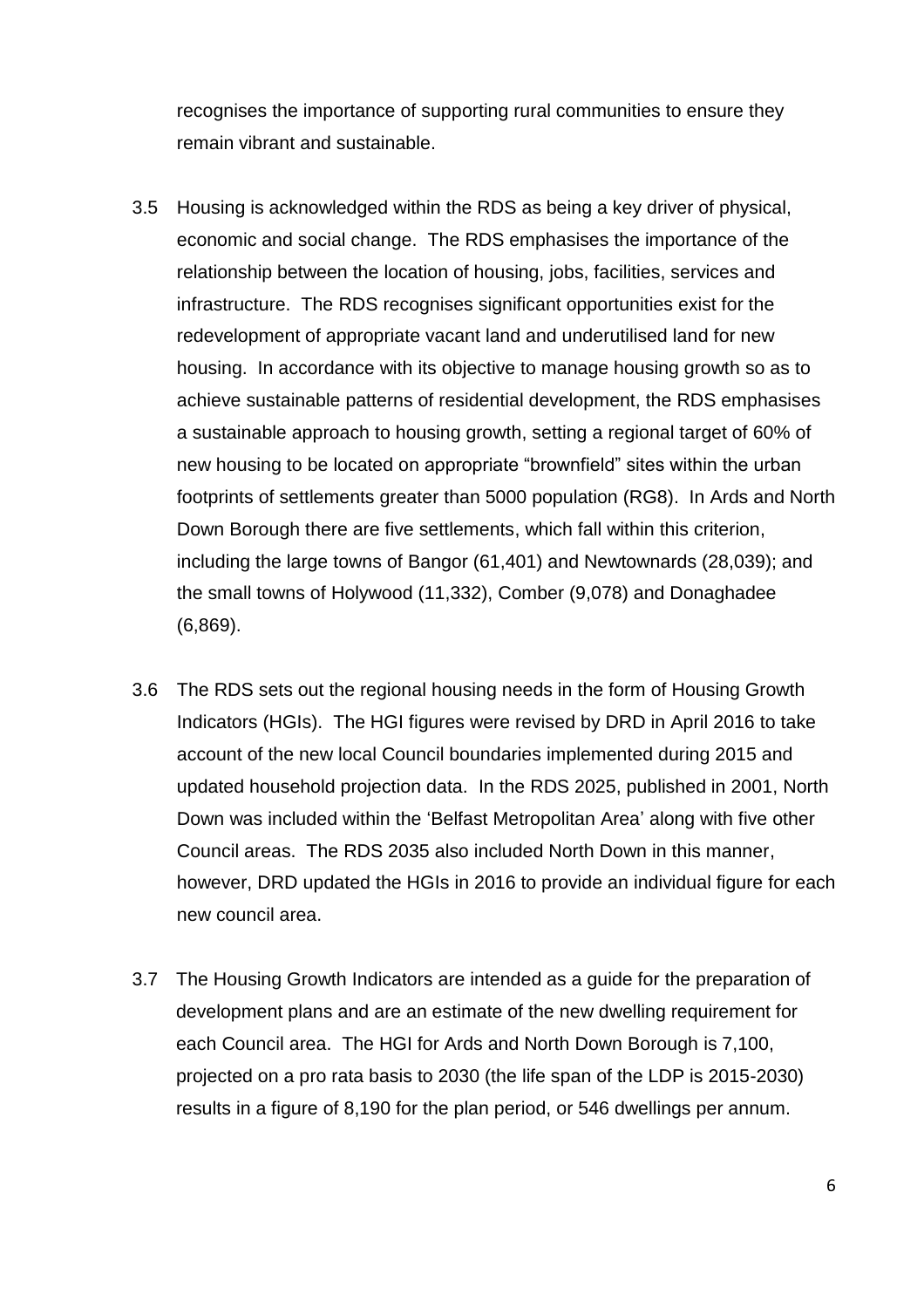3.8 The RDS Spatial Framework defines the Rural Area as 'those places outside the Principal Cities, and the Main and Local Hubs'. Policy SFG requires the sustainment of rural communities living in smaller settlements and the open countryside.

#### [Strategic Planning Policy Statement for Northern Ireland \(SPPS\)](https://www.planningni.gov.uk/index/policy/spps.htm)

- 3.9 The SPPS underpins the regional guidelines set out in the RDS by promoting sustainable housing development. This includes encouraging more housing within existing urban areas, promoting good design and achieving balanced communities.
- 3.10 The SPPS states that, in preparing LDPs, councils shall bring forward a strategy for housing, together with appropriate policies and proposals that must reflect the policy approach of the SPPS, tailored to the specific circumstances of the plan area. Planning authorities must deliver:
	- **increased housing density without town cramming:** higher density housing developments should be promoted in town and city centres and in other locations that benefit from high accessibility to public transport facilities. Within established residential areas it is imperative to ensure that the proposed density of new housing development, together with its form, scale, massing and layout will respect local character and environmental quality as well as safeguarding the amenity of existing residents. In residential areas of distinctive townscape character an increase in density should only be allowed in exceptional circumstances;
	- **sustainable forms of development:** the use of greenfield land for housing should be reduced and more urban housing accommodated through the recycling of land and buildings and the encouragement of compact town and village forms. More housing should also be promoted in city and town centres and mixed use development encouraged. Major housing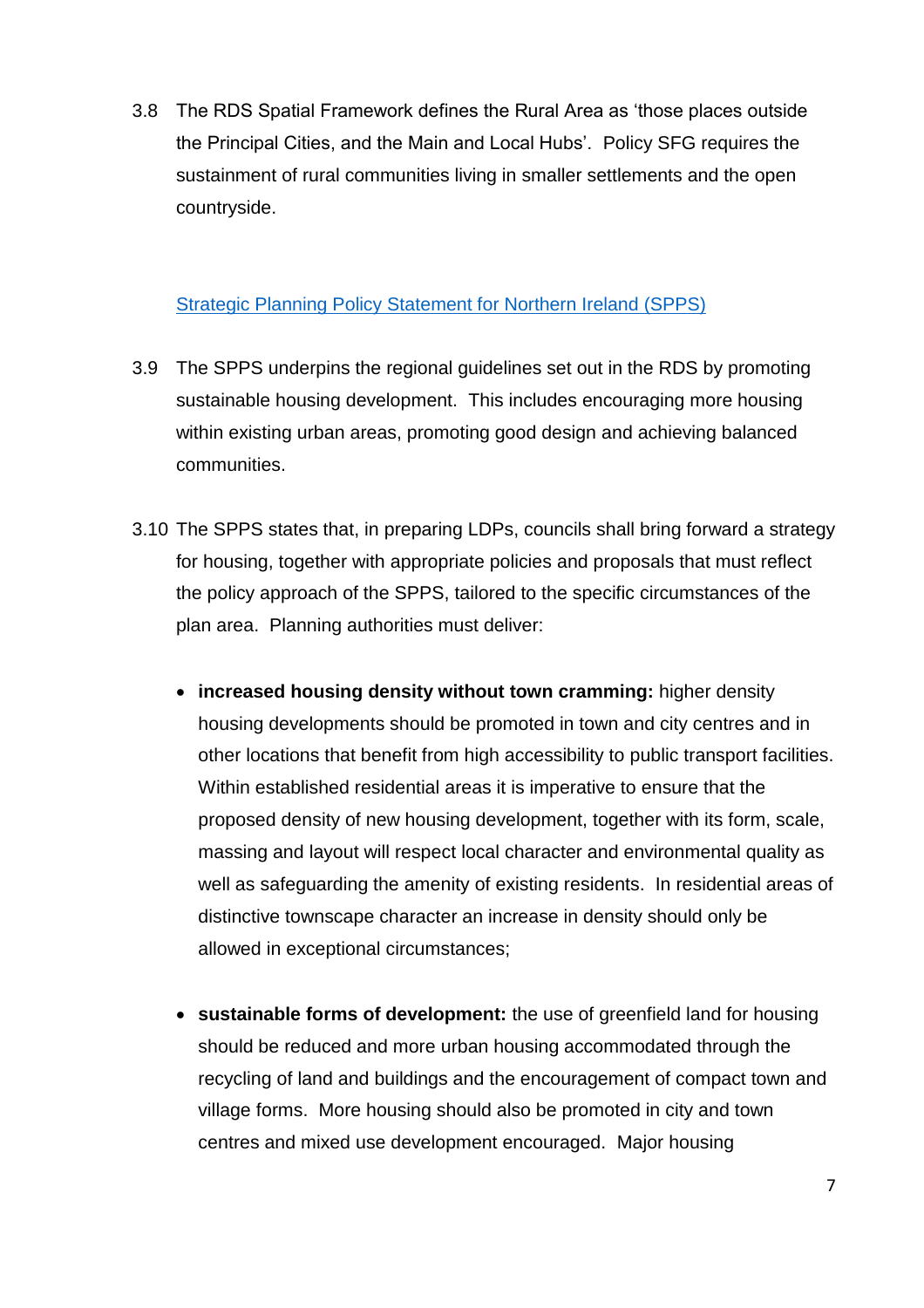development should be located in sustainable locations that facilitate a high degree of integration with centres of employment, community services and public transport, and take advantage of existing infrastructure. Local facilities, services and adequate infrastructure should be integrated into new housing development to meet the needs of the community. Within town centres, residential use above shops and other business premises should be facilitated, where appropriate, as this can promote sustainability through utilising underused space, maintaining the fabric of buildings and contributing to the vitality and viability of town centres;

- **good design:** good design should be the aim of all those involved in housing development and will be encouraged everywhere. All new housing developments should demonstrate a high quality of design, layout (including road infrastructure considerations) and landscaping. Good design contributes to the creation of places to live that are safe and attractive and is also a key element in achieving sustainable development. Councils should bring forward local planning policy or guidance for achieving quality in residential development, including for extensions and alterations;
- **balanced communities:** achieving balanced communities and strengthening community cohesion is one of the major themes underpinning the RDS. The provision of good quality housing offering a variety of house types, sizes and tenures to meet different needs; and development that provides opportunities for the community to share local employment, shopping, leisure and social facilities, is fundamental to the building of more balanced communities. This will also contribute to the achievement of the Core Planning Principle, Creating and Enhancing Shared Space within the SPPS. The aim is to create environments that are accessible to all and which enhance opportunities for shared communities, which will provide economic advantages and, also result in the additional benefits associated with a more divers and enriched environment.

3.11 The SPPS also advises that housing allocations in LDPs should be informed by: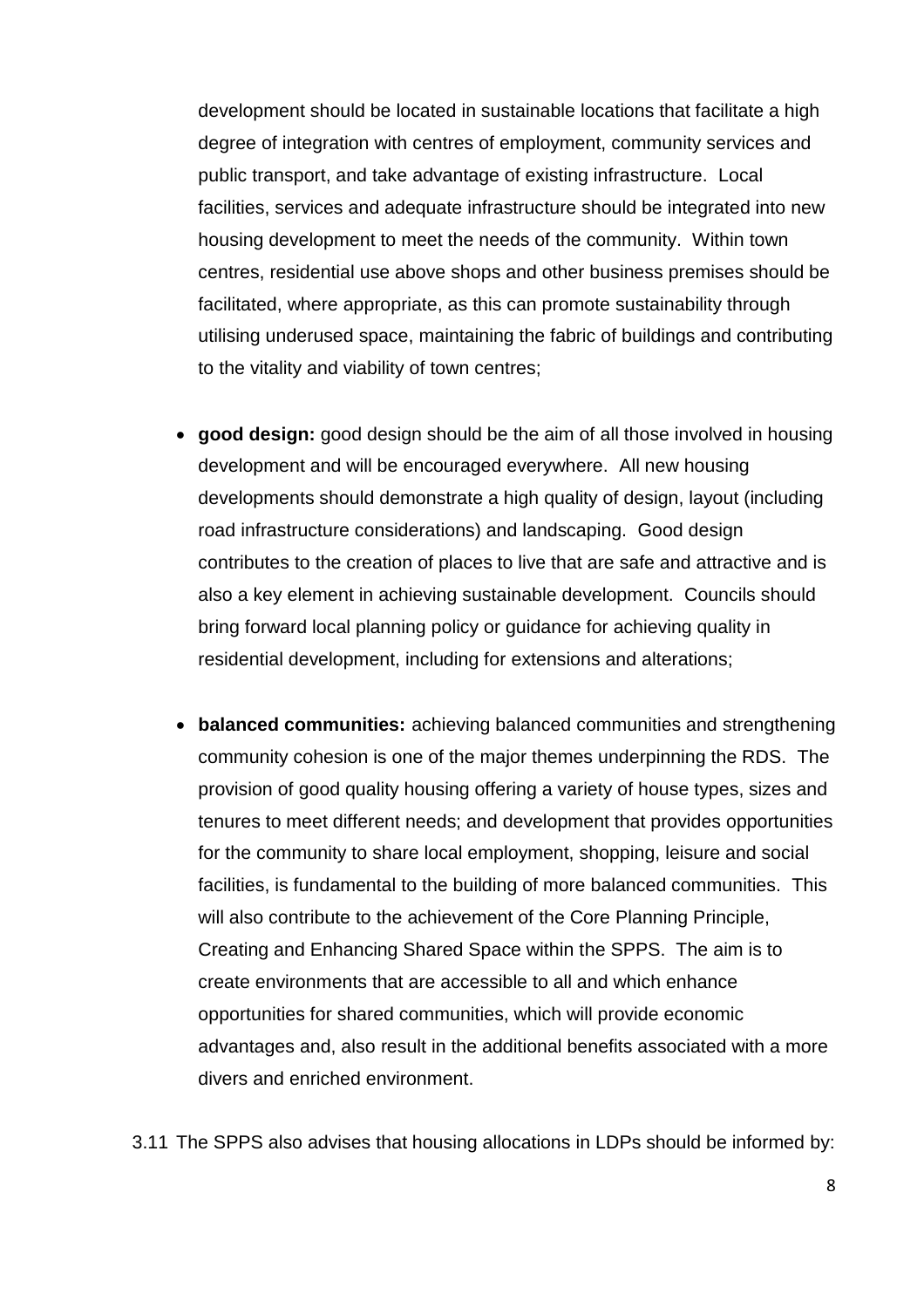- **RDS Housing Growth Indicators (HGIs) –** produced as a guide in the preparation of development plans, they provide an estimate for the new dwellings requirement in each Council area and provide a guide for allocating housing distribution across the plan area. The HGI covers both urban and rural housing.
- **The RDS Housing Evaluation Framework –** takes account of the varying capacities of settlements and will assist councils in making judgements on the allocation of housing growth.

| <b>Resource Test</b>                     | Studies should be carried out to assess and detail<br>the existence of community assets and physical<br>infrastructure such as water, waste and sewage,<br>including spare capacity.                                                                                  |
|------------------------------------------|-----------------------------------------------------------------------------------------------------------------------------------------------------------------------------------------------------------------------------------------------------------------------|
| <b>Environmental Capacity</b><br>Test    | An assessment of the environmental assets of the<br>settlement, the potential of flooding from rivers,<br>the sea or surface water run-off and its potential to<br>accommodate future outward growth without significant<br>environmental degradation should be made. |
| <b>Transport Test</b>                    | Studies should be carried out to assess the potential for<br>integrating land use and public transport and walking<br>and cycling routes to help reduce reliance on the car.                                                                                          |
| <b>Economic Development</b><br>Test      | The potential to facilitate an appropriate housing<br>and jobs balance and to unlock any major strategic<br>development opportunities should be assessed and<br>detailed.                                                                                             |
| <b>Urban and Rural Character</b><br>Test | Assessment should be made of the potential to maintain<br>a sense of place, and to integrate new development<br>in a way that does not detract from the character and<br>identity of the settlement.                                                                  |
| <b>Community Services Test</b>           | The potential to underpin and, where necessary,<br>reinforce the community service role and function of the<br>settlement should be assessed and detailed.                                                                                                            |

**Table 1: Housing Evaluation Framework** (RDS 2035: Page 42)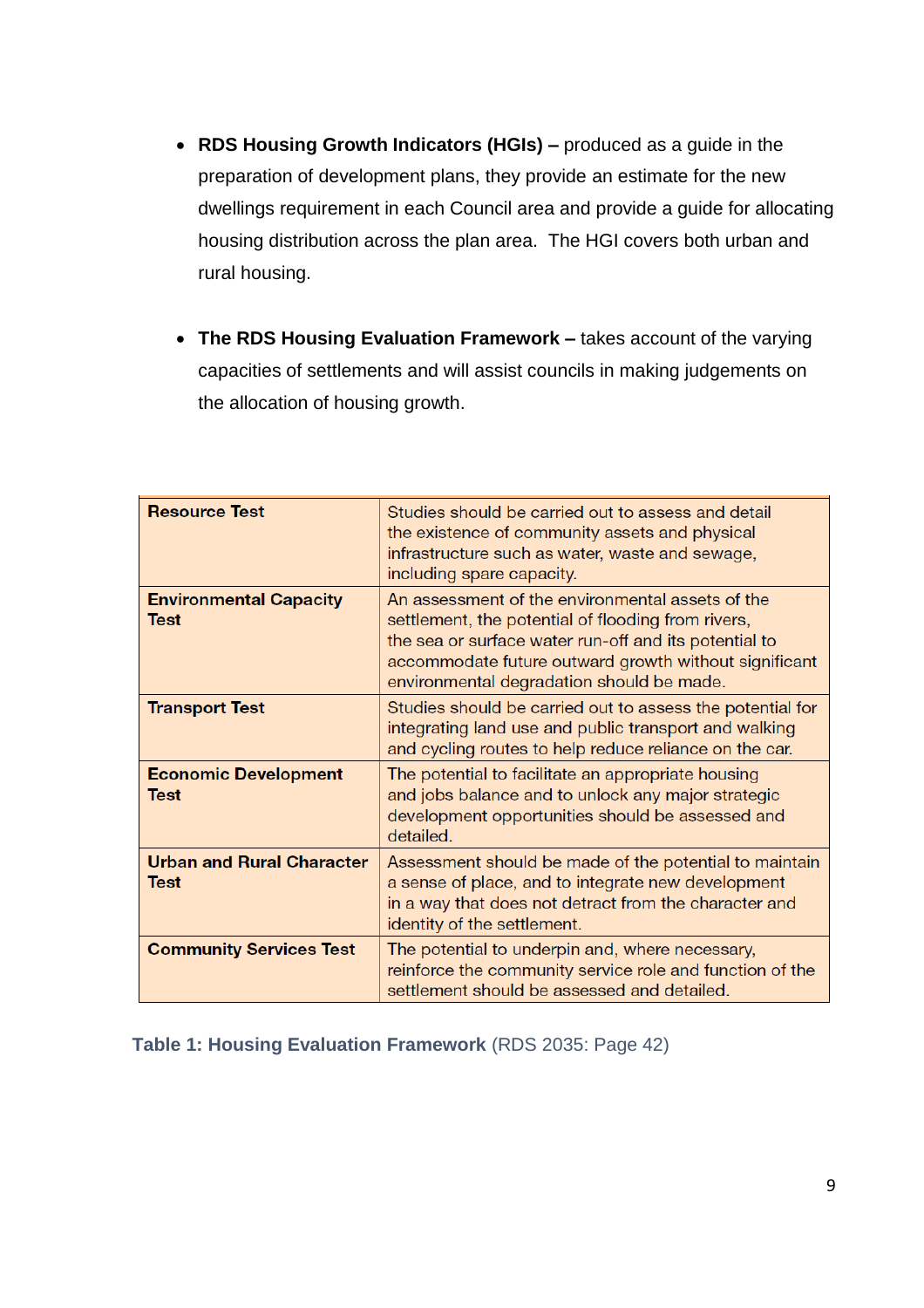- **Allowance for existing housing commitments –** dwellings already constructed, approvals not yet commenced and residential development proposals likely to be approved;
- **Urban Capacity Studies –** an assessment of potential for future housing growth within urban footprints, including a variety of housing types and densities. This should take account of opportunities for housing development arising from previously developed land (brownfield sites), infill sites, conversions of existing buildings and possible changes of use. Consideration needs to be given to the type of housing and density appropriate to each site in order to assess the number of housing units likely to be generated. The urban capacity study should be published as a technical supplement to the draft plan.
- **Allowance for windfall housing –** central to the assessment of future housing land requirement and a key element of the urban capacity study. Windfall potential arising from previously developed land within the urban footprint can be a key source of housing supply over the course of the plan period. In line with the objectives of the RDS it is necessary to make full allowance for this when deciding the number of sites to identify for development in the plan to prevent excessive allocation of housing land. The scale of the windfall housing allowance will vary from area to area and may depend on the approach taken to the urban capacity study. Allowance can be made on the basis of examining past trends in windfalls coming forward for development and estimating likely future windfall potential. It is recognised that there are a range of methodologies for calculating windfall. The methodology used should be robust and care should be taken to avoid overestimation of windfalls. Windfall should be regularly monitored because of its dynamic and changing nature, with monitoring data factored into the plans housing allocation when the LDP is reviewed.
- **Application of a sequential approach and identification of suitable sites for settlements of over 5000 population –** identification of suitable sites in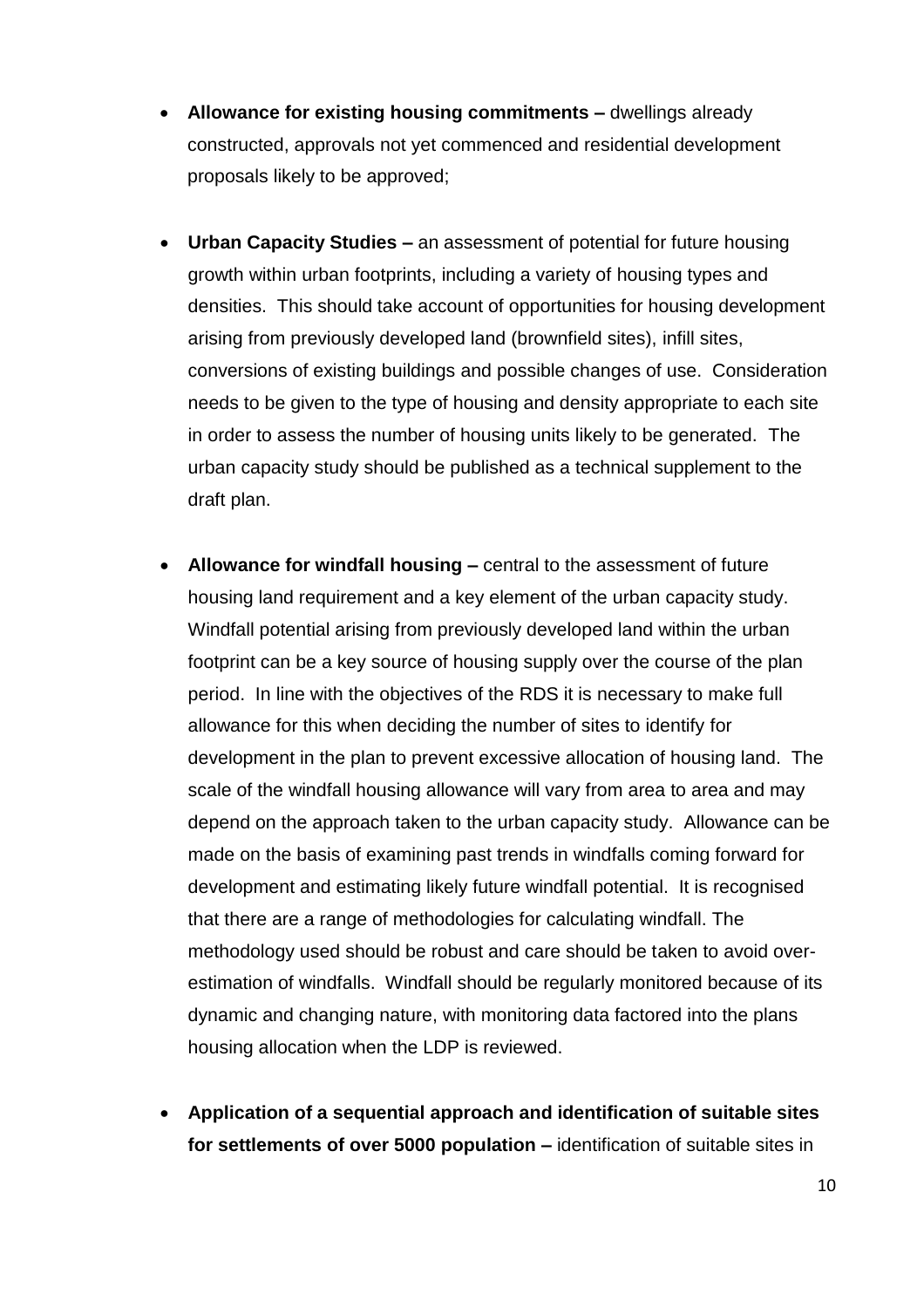larger settlements through a sequential approach. This strongly favours the provision of housing within existing urban areas through the re-use of land and buildings (see Figure 1 below).

- **Housing Needs Assessment/Housing Market Analysis (HNA/HMA) –** undertaken by Northern Ireland Housing Executive (NIHE), these provide an evidence base to guide the amount of land needed to facilitate the correct mix of housing tenures including open market and special housing needs such as affordable housing, social housing, supported housing and travellers accommodation; and
- **Transport Assessments –** should be carried out when considering certain sites for residential use to achieve increased integration with public transport and other alternatives to the private car.

| Step 1                                                         |
|----------------------------------------------------------------|
| Use previously developed and undeveloped land within the urban |
| footprint, informed by urban capacity studies                  |

| Step 2                         |  |
|--------------------------------|--|
| Extensions to cities and towns |  |

Step 3 Exceptional major expansion of a village or small rural settlement

| Step 4          |  |
|-----------------|--|
| New settlements |  |

Figure 1: Sequential Approach and Identification of Suitable Sites (SPPS: Page 72)

3.12 With regards to housing development in the countryside, the aim of the SPPS is to manage development in a manner which strikes a balance between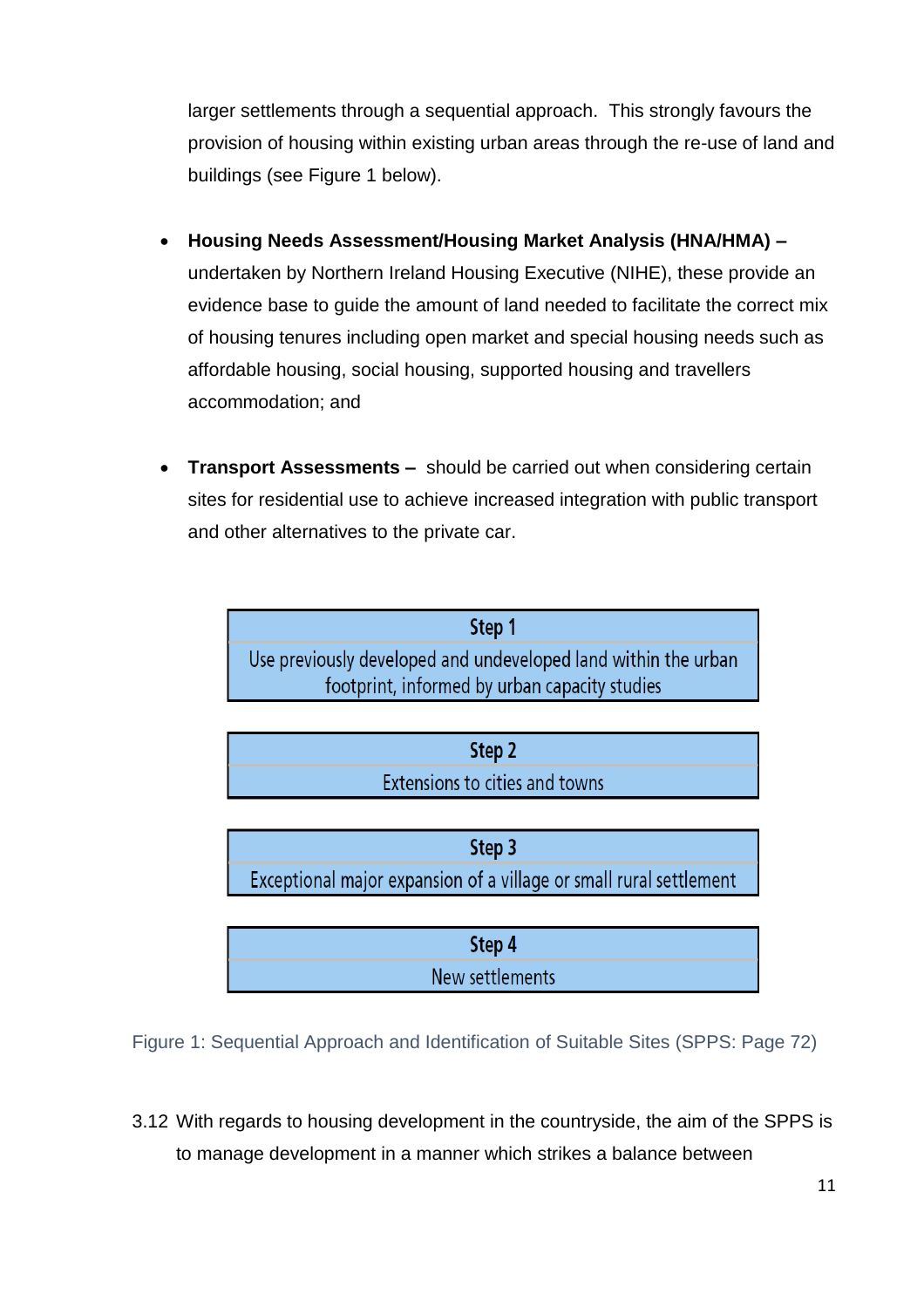protection of the environment from inappropriate development, while supporting and sustaining rural communities consistent with the RDS.

- 3.13 The SPPS includes a number of policy objectives for development in the countryside:
	- manage growth to achieve appropriate and sustainable patterns of development which supports a vibrant rural community;
	- conserve the landscape and natural resources of the rural area and to protect it from excessive, inappropriate or obtrusive development and from the actual or potential effects of pollution;
	- facilitate development which contributes to a sustainable rural economy; and
	- promote high standards in the design, siting and landscaping of development.
- 3.14 Planning and other environmental policies must therefore play their part in facilitating sustainable development in the countryside but not at the expense of the region's rich natural assets and not at the expense of the natural and built environment.
- 3.15 Through the LDP the Council shall bring forward a strategy for sustainable development in the countryside, together with appropriate policies and proposals that must reflect the aims, objectives and policy approach of the SPPS, tailored to the specific circumstances of the plan area. With regards to housing development in the countryside, the general approach of the SPPS is to cluster, consolidate and group new development with existing established buildings and promote the re-use of previously used buildings.
- 3.16 Development in the countryside must integrate its setting, respect rural character, and be appropriately designed. It must not mar the distinction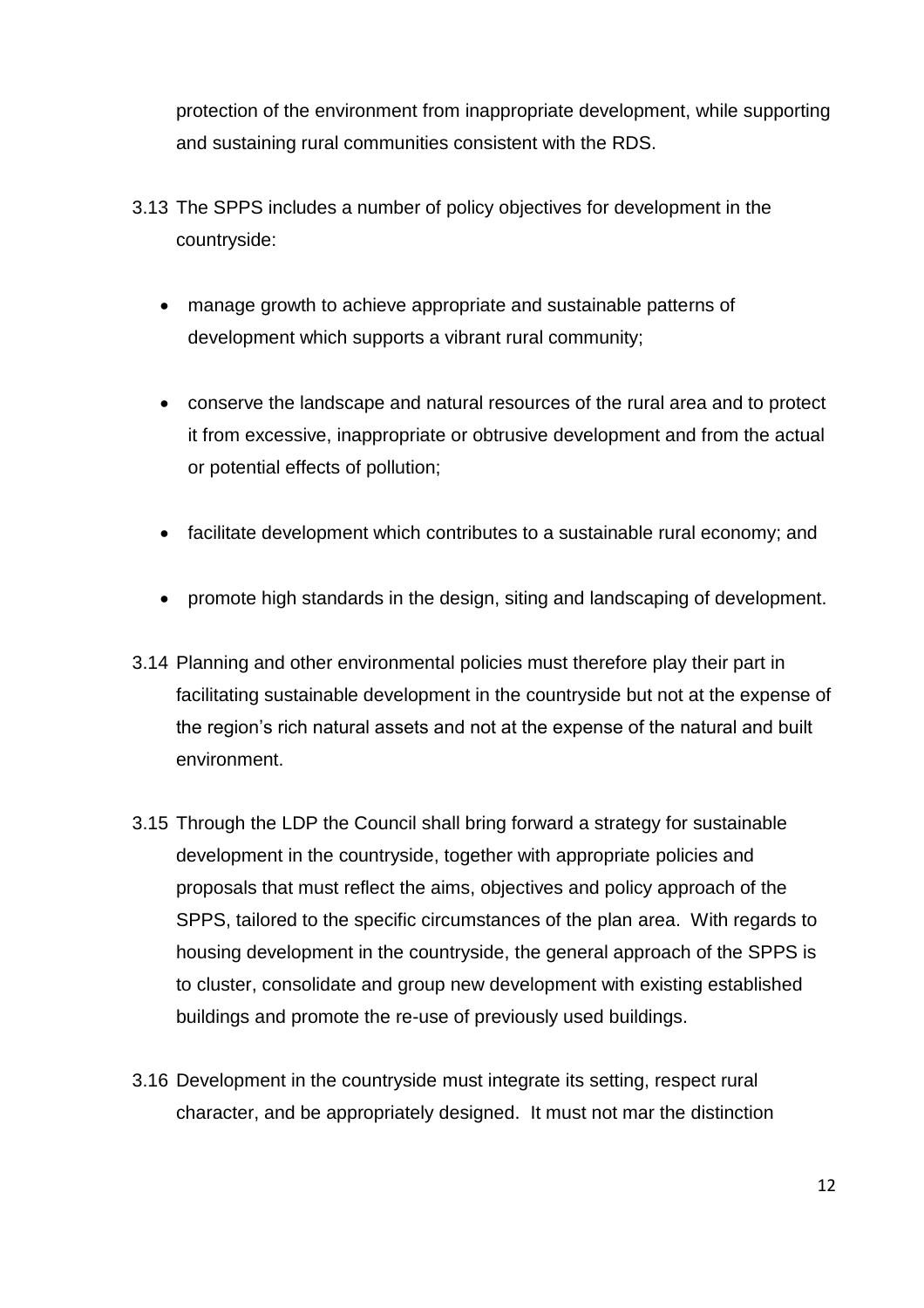between a settlement and the surrounding countryside, or result in urban sprawl.

- 3.17 Within this policy context the SPPS specifies the following opportunities for residential development in the countryside:
	- New dwellings in existing clusters;
	- Replacement dwellings;
	- Dwellings on farms;
	- Dwellings for non-agricultural business enterprise;
	- Infill development;
	- Conversion and reuse of existing buildings for residential use;
	- Dwelling/temporary caravan/mobile where there are compelling personal/domestic circumstances; and
	- Social and affordable housing developments where need exists.
- 3.18 The SPPS states a 'plan, monitor and manage' approach is necessary to ensure that, as a minimum, a 5 year supply of land for housing is maintained. Monitoring should be an ongoing process with annual reporting and review. Monitoring must include:
	- the housing land supply at the beginning and end of the annual reporting period;
	- the number of net additional units built during the annual period; and
	- the number of net additional housing units built in the period since adoption of the local policies plan.
- 3.19 Monitoring will provide valuable information on annual building rates, housing output relative to planned densities, and will also give an indication of the validity of estimated windfall predictions (which can include windfall development on greenfield sites).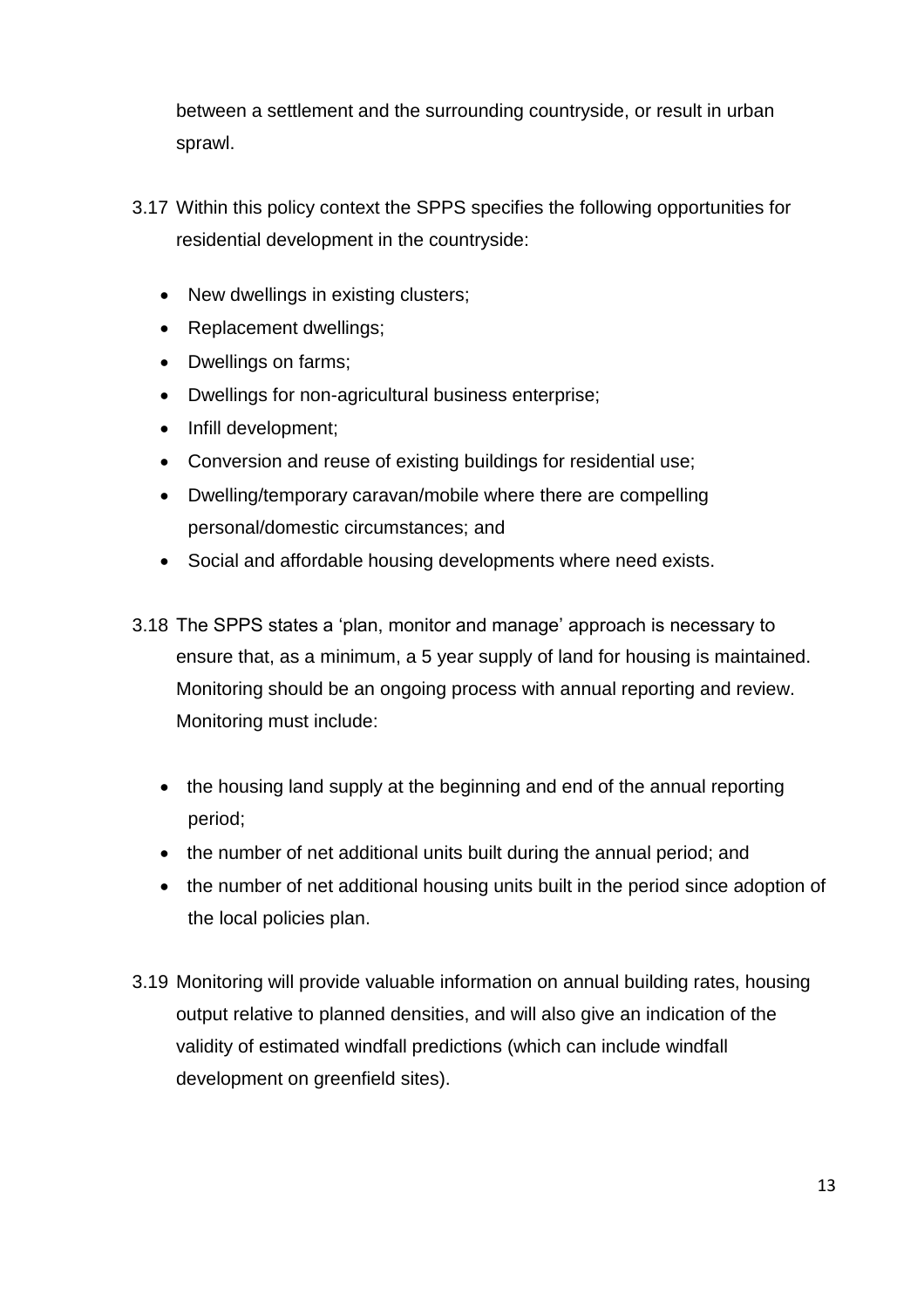3.20 This information will allow a clear view of the overall progress in meeting the LDP's housing objectives and identifying issues likely to require intervention. Including the need to release second phase sites in order to maintain a 5 year supply of available housing land, or the release of a site providing for a particular housing need. It will also be necessary to monitor and assess housing development in the rural area in order to ensure that total housing growth can be assessed against the plan's housing allocation.

3.21 The SPPS states a number of measures should be included in the LDP:

- set out the overall housing provision for each settlement over the plan period;
- set development limits for all identified settlements;
- zone sites for housing in larger settlements to meet the full range of identified need. In smaller settlements LDPs may indicate where it is anticipated most new housing will be located through the use of Housing Policy Areas (HPAs);
- provide for a managed release of housing land, in line with the 'plan, monitor and manage' approach;
- identify sites or areas within settlements where the site (or part thereof) is required to meet one or more category of need and clearly state the proportion required;
- identify settlements where the Housing Needs Assessment has found there to be an affordability pressure;
- zone land or include policy, as appropriate, to reflect the local need arising from the demand for second homes;
- where justified, specify those sites or areas where the development of certain house types or a mix of house types will be required;
- set density levels for housing sites appropriate to the location of the site and the character of the surrounding area;
- identify areas within town centres where existing residential development will be protected;
- set requirements for the housing elements of sites identified for a mix of landuses;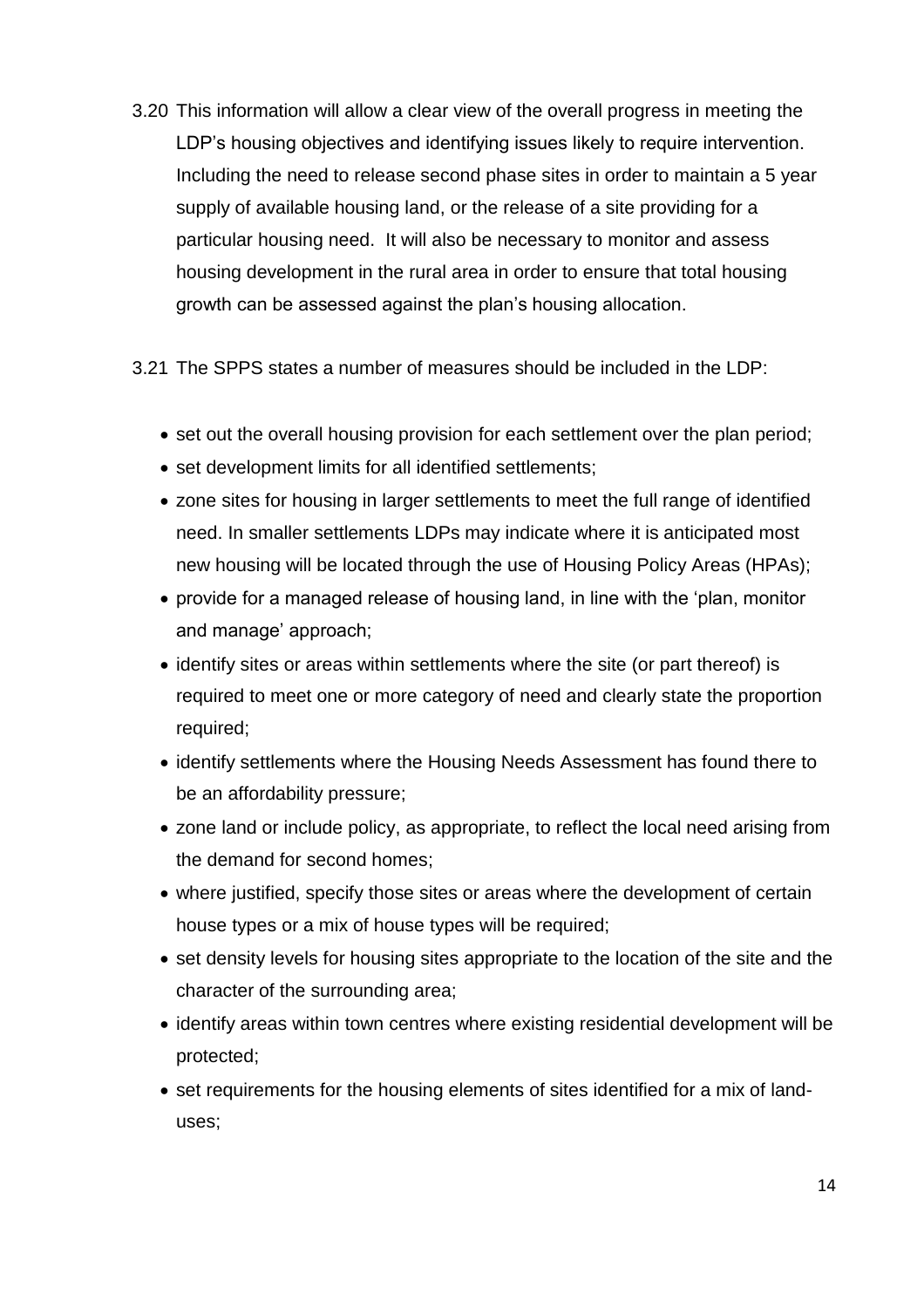- include, where appropriate, specific policies to protect the distinctive nature and character of settlements;
- identify opportunity sites and specify the level of housing that is either required or is acceptable and any design requirements that should be applied;
- set out any additional plan policies or proposals (including key site requirements) to deliver quality residential environments. For example, plans may set out the main infrastructure requirements that developers will be expected to meet for zoned residential sites, local design requirements and requirements for local neighbourhood facilities;
- identify sites requiring a development brief to be drawn up;
- include as supplementary planning guidance Concept Master Plans for major development sites; and
- contain specific policy for safeguarding the character of established residential areas.

## <span id="page-14-0"></span>Existing Area Plans Context and Housing Zonings

- 4.1 Prior to the Review of Public Administration, the Ards and North Down area was the responsibility of two separate councils. On 1 April 2015 the two councils merged resulting in the formation of Ards and North Down Borough Council. The merged council is currently covered by separate Development Plans. The Development Plans applicable to the Ards and North Down Borough are:
	- Ards and Down Area Plan 2015 for the legacy North Down Borough Council area;
	- North Down and Ards Area Plan 1984 1995 for the legacy North Down Borough Council area;
	- Belfast Urban Area Plan for that part of Knocknagoney which is now within Ards and North Down Borough area;
	- Draft Belfast Metropolitan Area Plan 2015 (BMAP) for the legacy North Down Borough Council area; and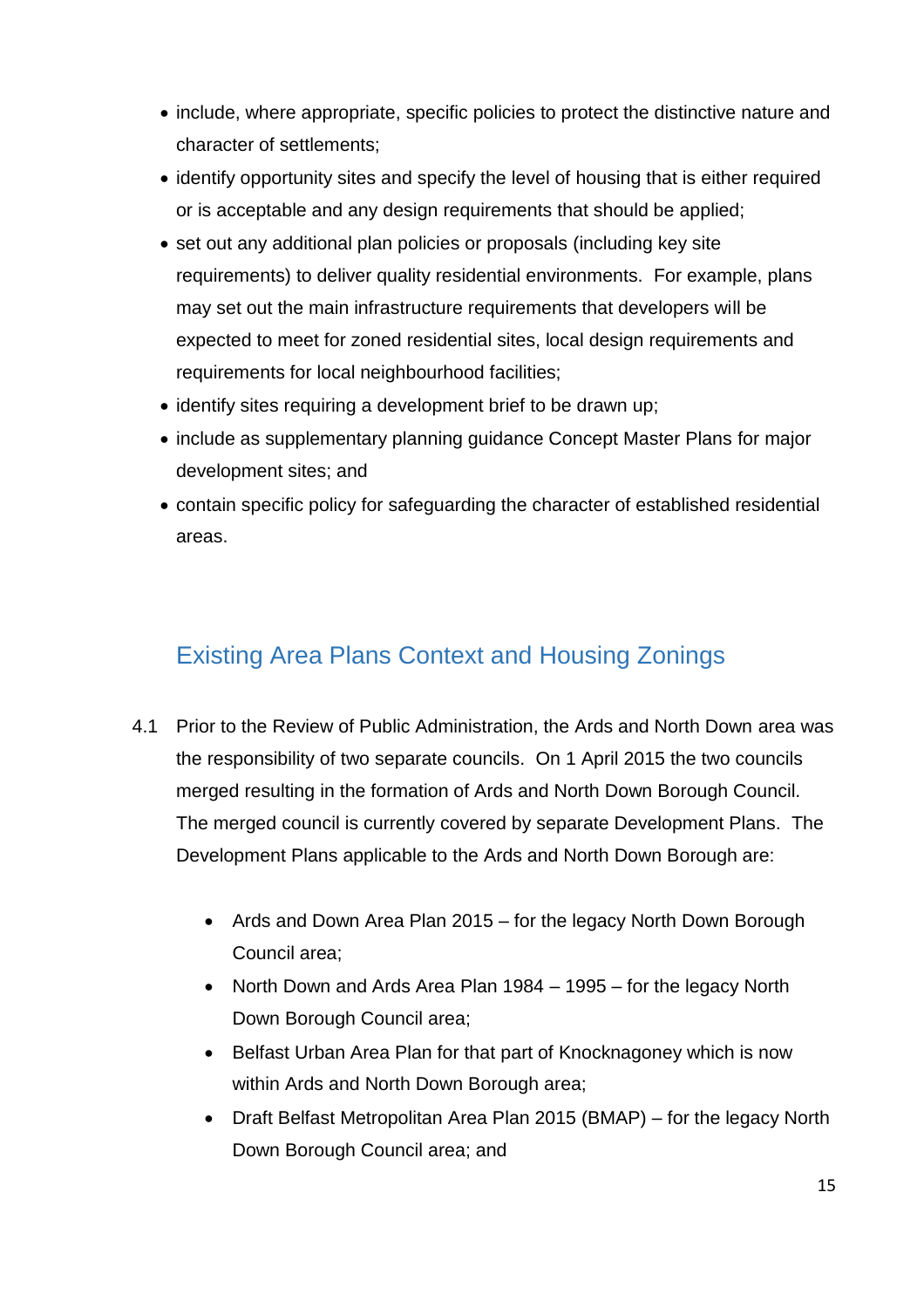- Bangor Town Centre Plan 1995
- 4.2 It should be noted that BMAP was adopted in September 2014 but was subsequently quashed as a result of a judgment in the Court of Appeal delivered on 18 may 2017. As a consequence of this, the North Down and Ards Area Plan 1984 – 1995, the Belfast Urban Area Plan, and Bangor Town Centre Plan 1995 are now statutory Development Plans for the North Down area with draft BMAP remaining a material consideration.
- 4.3 These plans remain extant until replaced by the new Local Development Plan for the Borough. The existing plans are an important consideration in the LDP process, as they provide a starting point for the review of our spatial planning options.
- 4.4 The Joint Ministerial Statement of 31 January 2005 entitled 'Development Plans and Implementation of the Regional Development Strategy' contains guidance on the weight to be afforded to emerging draft plans. Following the Ministerial Statement of June 2012, accompanying the release of the Commission's Report on the BMAP Public Inquiry, a decision on a development proposal can be based on draft plan provisions that will not be changed as a result of the Commission's recommendations. It is likely that if BMAP were lawfully adopted those lands zoned for housing, which were included within the quashed Plan would be included, and therefore material weight has been given to BMAP within the context of this paper. This also applies to the PAC's recommendation in respect of the designation of Gray's Park as a small settlement which was accepted by the Department.

#### <span id="page-15-0"></span>Settlement Hierarchy

4.5 The existing settlements were designated in accordance with the RDS Spatial Development Strategy. Settlements were designated corresponding to their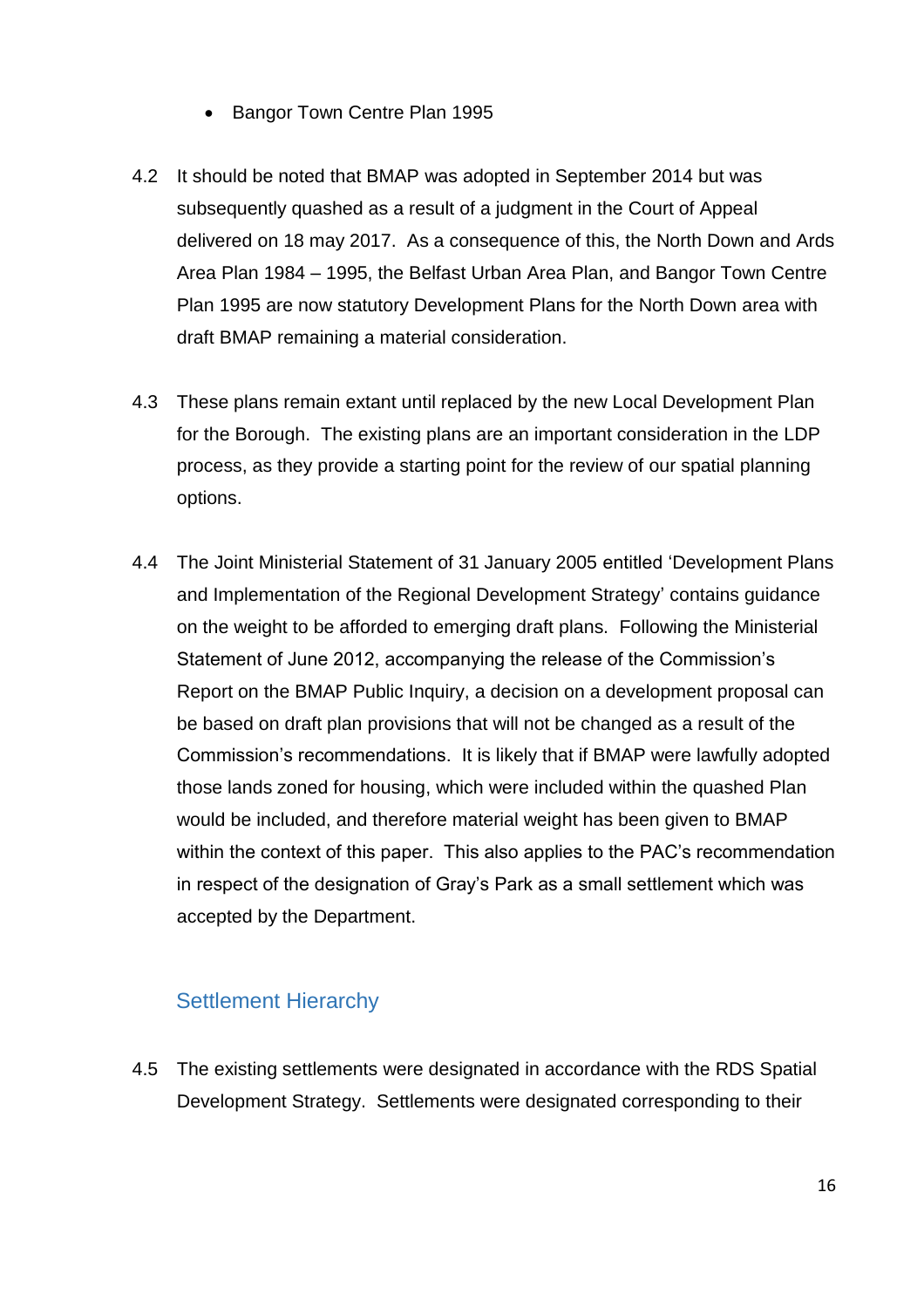role, the services and facilities available, and their potential for accommodating development.

4.6 There are currently 42 designated settlements within the Ards and North Down Borough, consisting of 2 large towns, 3 small towns, 17 villages and 20 small settlements (See table 2 below). It should be noted that the status of some of the existing settlements may be revised in the emerging LDP.

| <b>Settlement</b><br><b>Hierarchy</b> | Ards and Down Area Plan<br>2015                                                                                                  |                                                                                                                       | <b>Belfast Metropolitan Area</b><br><b>Plan 2015</b>                 |
|---------------------------------------|----------------------------------------------------------------------------------------------------------------------------------|-----------------------------------------------------------------------------------------------------------------------|----------------------------------------------------------------------|
| Large<br><b>Towns</b>                 | <b>Newtownards</b>                                                                                                               |                                                                                                                       | Bangor                                                               |
| <b>Small</b><br><b>Towns</b>          | Comber<br>Donaghadee                                                                                                             |                                                                                                                       | Holywood                                                             |
| <b>Village</b>                        | <b>Balloo</b><br><b>Ballyhalbert</b><br>Carrowdore<br>Greyabbey<br>Kircubbin<br>Portaferry<br><b>Whiterock</b>                   | Ballygowan<br><b>Ballywalter</b><br>Cloughey<br><b>Killinchy</b><br><b>Millisle</b><br>Portavogie                     | Crawfordsburn<br>Groomsport<br>Helen's Bay<br>Seahill                |
| <b>Small</b><br><b>Settlements</b>    | Ardmillan<br><b>Ballyboley</b><br>Ballydrain<br><b>Ballyfrenis</b><br><b>Ballystockart</b><br>Glastry<br>Kirkistown<br>Loughries | <b>Ballybarnes</b><br>Ballycranbeg<br>Ballyeasborough<br><b>Ballygalget</b><br>Cotton<br>Kilmood<br>Lisbane<br>Rubane | Craigantlet<br><b>Orlock</b><br><b>Six Road Ends</b><br>Gray's Park* |

*\* Identified as a small settlement in the PAC's draft BMAP Public Local Inquiry report*

#### **Table 2: Existing Settlement Hierarchy**

4.7 The settlements contrast significantly in terms of size, form, function, capacity to accommodate growth and the role each plays in the Borough. Bangor and Newtownards function as the main centres for housing, employment, retail,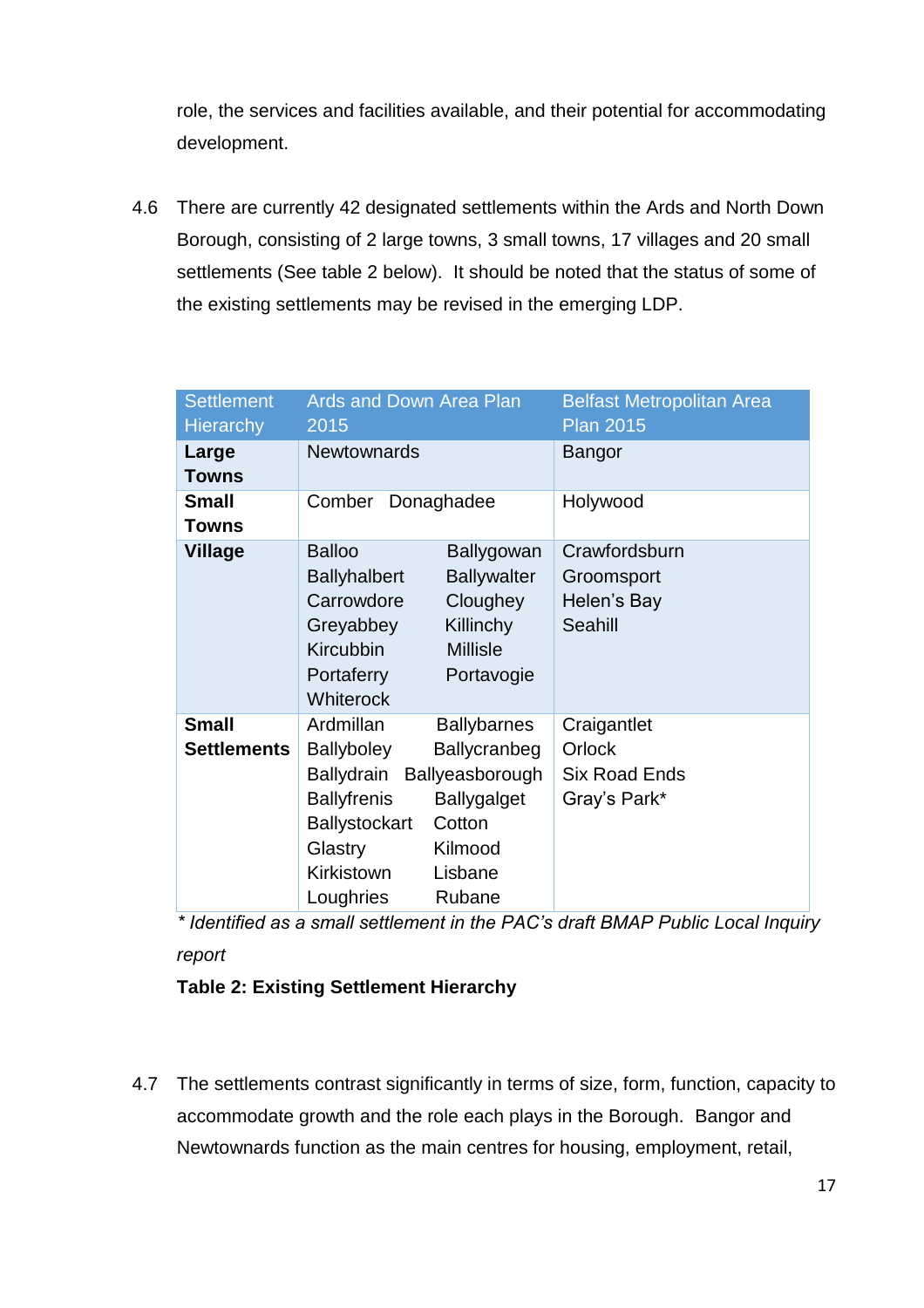professional services; and for cultural and recreational activities. The small towns of Comber, Donaghadee and Holywood operate as important local service centres, not just for the population of those within the large and small towns, but also the rural hinterland. The villages throughout the Borough, such as Ballygowan, Portaferry and Millisle, have an equally important function, in terms of service provision, to meet the daily needs of those within the rural area. Finally, the small settlements provide a focus for the rural areas, helping to maintain a sense of community and belonging. The small settlements often take the form of rural clusters or development around crossroads.

4.8 Although the towns are the main locations for service provision for the surrounding rural areas, the existing settlement heirarchy also acknowledges the need to consolidate growth in the villages in order to reinforce their role as local centres. It is recognised that many of the small settlements lack facilities and the aim is to restrict any further expansion into the surrounding countryside, with the focus on consolidating growth.

#### <span id="page-17-0"></span>Ards and Down Area Plan 2015 (ADAP)

4.09 The Ards and Down Area Plan was adopted in March 2009. A total of approximately 317 hectares of land is zoned for housing by ADAP within the legacy Ards Borough area. This comprises of 207 hectares in Newtownards, 68 hectares in Comber and 42 hectares in Donaghadee. This equates to approximately 4,500 housing units in Newtownards, 1,700 in Comber and 1,000 in Donaghadee. In addition to this, there was capacity for 2,300 dwellings to be accommodated within the settlement limits of the villages and further capacity existed for housing within the settlement limits of small settlements, through rounding off and consolidation.

#### <span id="page-17-1"></span>Draft Belfast Metropolitan Area Plan 2015 (BMAP)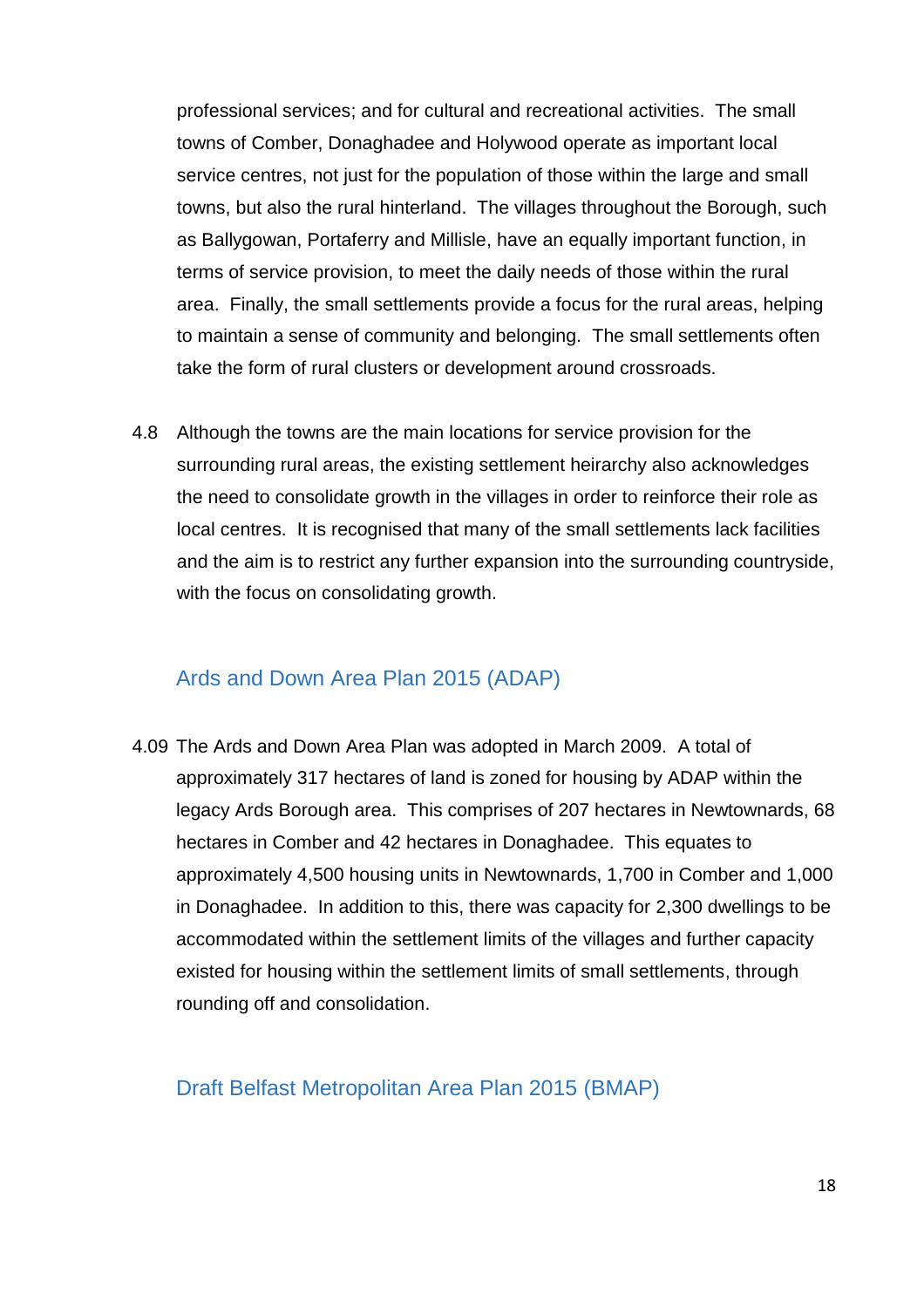4.10 Draft BMAP was published in November 2004. The legacy North Down Borough area had approximately 186 hectares of land zoned for housing within draft BMAP. This equated to approximately 6,049 dwelling units within the settlement development limits of Bangor, Holywood and the villages and small settlements.

#### <span id="page-18-0"></span>Housing Land Availability - Zoned Land

- 4.11 The Council's Local Development Plan Team currently undertakes a Housing Land Availability Monitor to determine the number of housing units built and to allow an assessment of remaining housing potential within settlements throughout the Borough. The Housing Monitor facilitates the identification of a shortfall in potential housing land supply and can provide clarity and certainty to developers in relation to the availability of land suitable for housing.
- 4.12 Rural housing, those houses built outside settlement development limits, is not currently monitored. Therefore, the rural figure is an indicative estimate based on recent planning approvals which add to the housing stock. Further research and analysis of information is required to determine past rural dwelling trends and its translation into future housing growth in the countryside.
- 4.13 Table 3, below, details the amount of zoned housing land, area and estimated yield, which remains to be developed both in ADAP and Draft BMAP. The figures within the table are formed from an analysis of information produced by the annual housing land availability monitor. This provides the most recent evidence on remaining zoned housing capacity.
- 4.14 The table indicates there is significant housing capacity available on existing zoned sites which are yet to be developed. There is a marked difference between the amount of zoned housing land remaining within ADAP and that within Draft BMAP; this is largely due to the fact draft BMAP concentrated on zoning committed housing sites (based on its start date in line with the initial RDS of 31 December 1998), whilst ADAP tended to direct housing growth to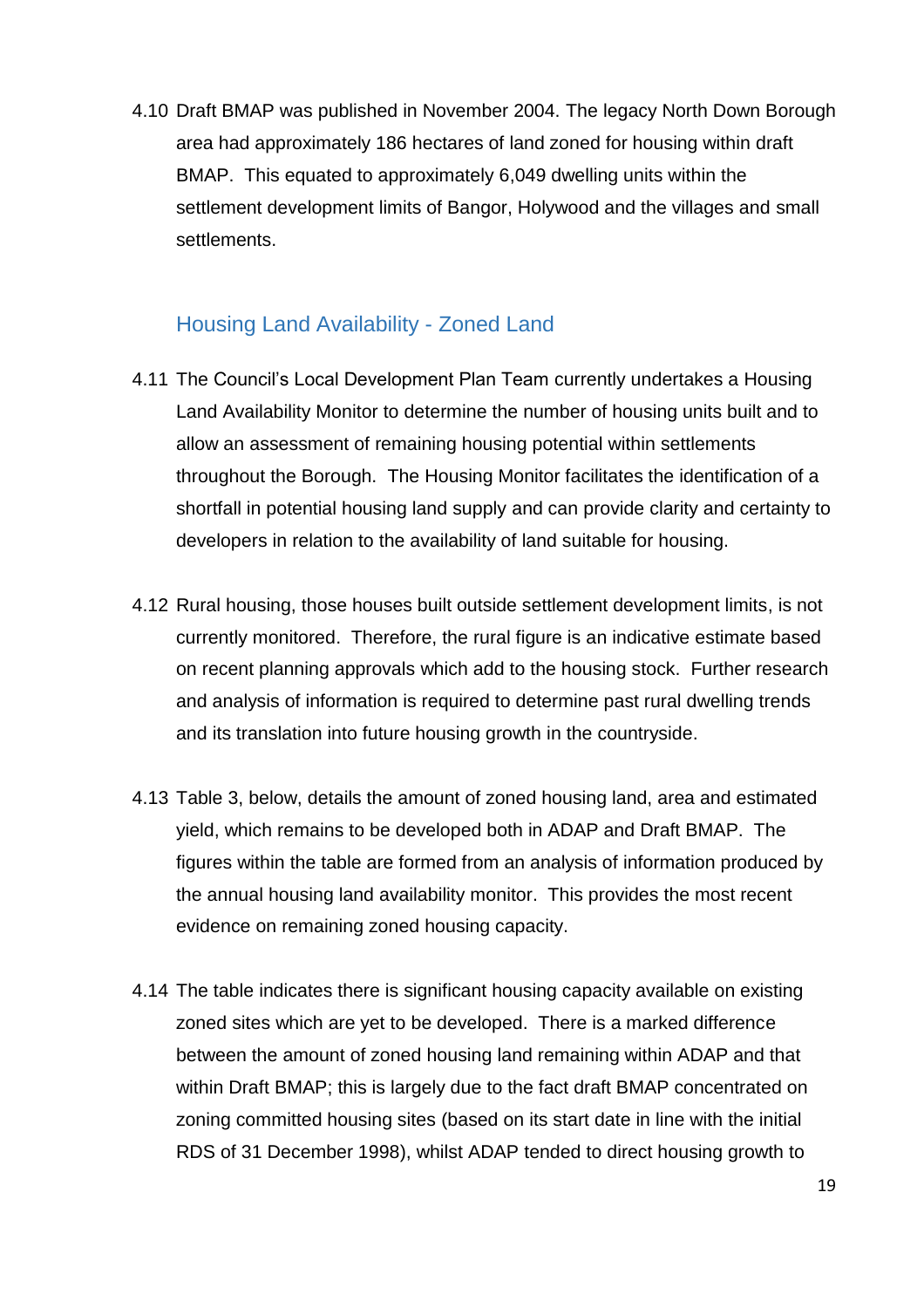greenfield sites. In total c344 hectares of zoned land, with a capacity for approximately 8,047 housing units, is undeveloped within the Borough at 1 April 2018.

| <b>Area</b><br><b>Plan</b>  | Total |              | <b>Built</b> |                     |      | Remaining           |
|-----------------------------|-------|--------------|--------------|---------------------|------|---------------------|
|                             | No.   | Area<br>(ha) | No.          | <b>Area</b><br>(ha) | No.  | <b>Area</b><br>(ha) |
| <b>ADAP</b>                 | 9655  | 416.12       | 2857         | 131.11              | 6776 | 285.01              |
| <b>Draft</b><br><b>BMAP</b> | 5455  | 209.836      | 4184         | 150.486             | 1271 | 59.35               |
| <b>Total</b>                | 15110 | 625.956      | 7041         | 281.596             | 8047 | 344.36              |

Table 3: Available Capacity on Zoned Housing Sites in Ards and North Down

- 4.15 Tables 4 and 5, below, provide a clearer representation of the distribution of remaining housing capacity within zoned sites for the settlements within ADAP and draft BMAP. Table 4 illustrates approximately 57% of the remaining zoned housing capacity for ADAP is within Newtownards. With regards to the total figure of 8,047 for both ADAP and draft BMAP, Newtownards accounts for approximately 48% of the remaining housing capacity on zoned land. Table 5 also illustrates that Bangor accounts for approximately 14.5% of the total remaining housing capacity on zonings over both legacy Plans.
- 4.16 The tables also identify scope for moderate development of the smaller towns and to a lesser degree the villages and small settlements within the Borough as a result of the remaining zoned housing capacity. Further opportunity for housing development also exists in small settlements and villages in the form of rounding off, consolidation and infilling.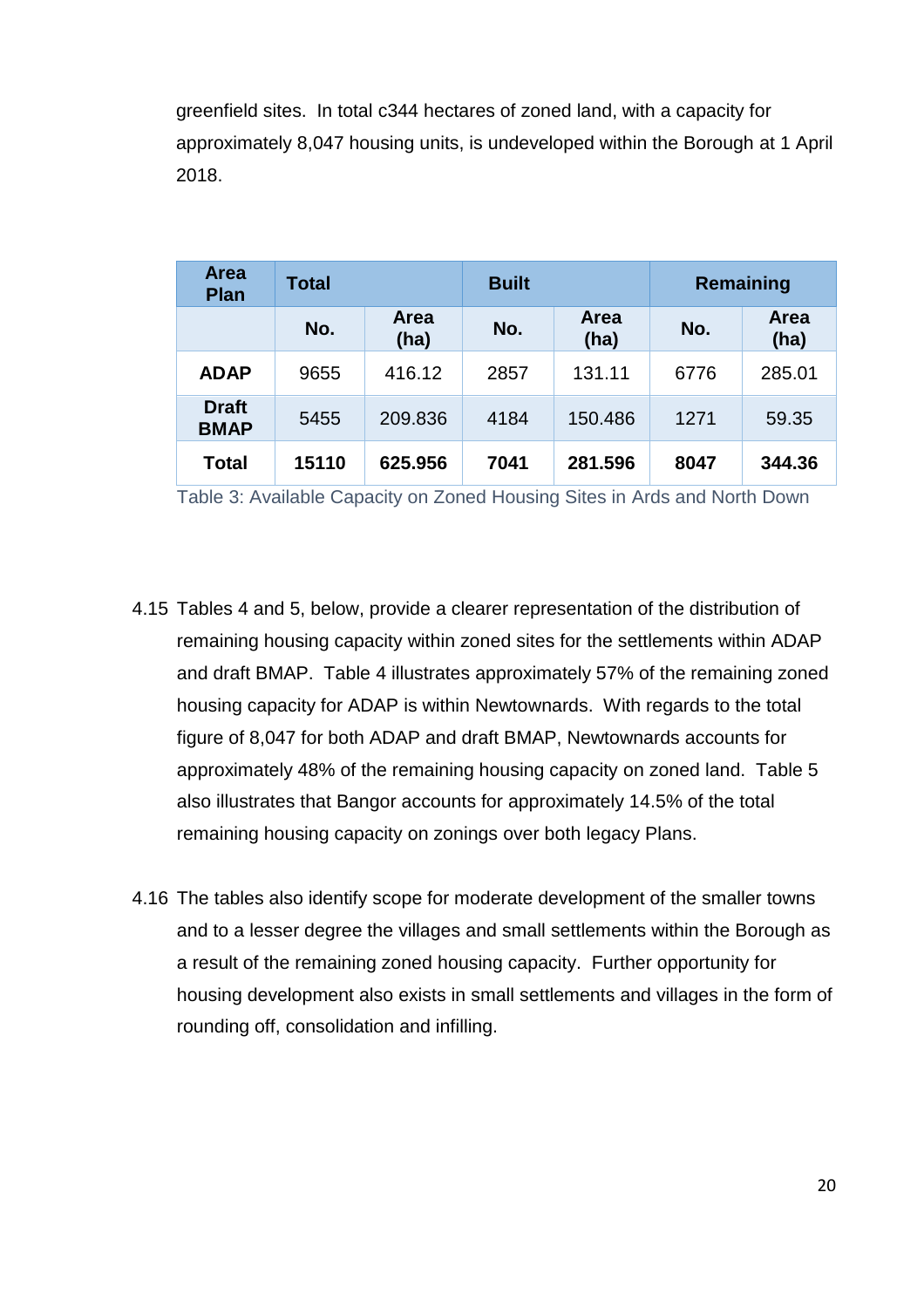| <b>Settlement</b>   | <b>Total</b>   |                     | <b>Built</b>   |                | <b>Remaining</b> |                     |
|---------------------|----------------|---------------------|----------------|----------------|------------------|---------------------|
|                     | No.            | <b>Area</b><br>(ha) | No.            | Area<br>(ha)   | No.              | <b>Area</b><br>(ha) |
| <b>Newtownards</b>  | 4975           | 206.7               | 1071           | 51.31          | 3891             | 155.39              |
| <b>Comber</b>       | 1765           | 67.77               | 337            | 11.19          | 1428             | 56.58               |
| <b>Donaghadee</b>   | 802            | 42.48               | 357            | 17.66          | 436              | 24.82               |
| <b>Balloo</b>       | $\overline{2}$ | 0.1                 | $\overline{0}$ | $\overline{0}$ | 2                | 0.1                 |
| <b>Ballygowan</b>   | 176            | 8.77                | 108            | 5.25           | 68               | 3.52                |
| <b>Ballyhalbert</b> | 361            | 16.22               | 165            | 7.31           | 196              | 8.91                |
| <b>Ballywalter</b>  | 159            | 5.07                | 159            | 5.07           | $\overline{0}$   | $\overline{0}$      |
| <b>Carrowdore</b>   | 109            | 3.06                | 58             | 1.45           | 51               | 1.61                |
| <b>Cloughey</b>     | 286            | 15.61               | 202            | 10             | 84               | 5.61                |
| Greyabbey           | 11             | 0.09                | $\overline{0}$ | $\overline{0}$ | 11               | 0.09                |
| <b>Killinchy</b>    | $\mathbf 0$    | $\mathbf 0$         | $\overline{0}$ | $\mathbf 0$    | $\overline{0}$   | $\mathbf 0$         |
| <b>Kircubbin</b>    | 63             | 3.96                | 50             | 3.87           | 13               | 0.09                |
| <b>Millisle</b>     | 309            | 13.76               | 180            | 7.21           | 129              | 6.55                |
| <b>Portaferry</b>   | 253            | 15.63               | 68             | 6.33           | 185              | 9.3                 |
| Portavogie          | 348            | 13.28               | 99             | 4.16           | 249              | 9.12                |
| <b>Whiterock</b>    | 36             | 3.62                | 3              | 0.3            | 33               | 3.32                |
| <b>Total</b>        | 9655           | 416.12              | 2857           | 131.11         | 6776             | 285.01              |

Table 4: Available Capacity on Zoned Housing Sites Per Settlement in ADAP

| <b>Settlement</b>  | Total |                     | <b>Built</b> |              | Remaining |              |
|--------------------|-------|---------------------|--------------|--------------|-----------|--------------|
|                    | No.   | <b>Area</b><br>(ha) | No.          | Area<br>(ha) | No.       | Area<br>(ha) |
| <b>Bangor</b>      | 4731  | 171.74              | 3564         | 123.6        | 1167      | 48.14        |
| <b>Holywood</b>    | 358   | 18.736              | 285          | 10.876       | 73        | 7.86         |
| Crawfordsburn      | 23    | 2.53                | 15           | 2.25         | 8         | 0.28         |
| <b>Groomsport</b>  | 252   | 9.35                | 246          | 8.9          | 6         | 0.45         |
| <b>Helen's Bay</b> | 54    | 3.72                | 45           | 2.37         | 9         | 1.35         |
| <b>Seahill</b>     | 37    | 3.76                | 29           | 2.49         | 8         | 1.27         |
| Total              | 5455  | 209.836             | 4184         | 150,486      | 1271      | 59.35        |

Table 5: Available Capacity on Zoned Housing Sites per Settlement in Draft BMAP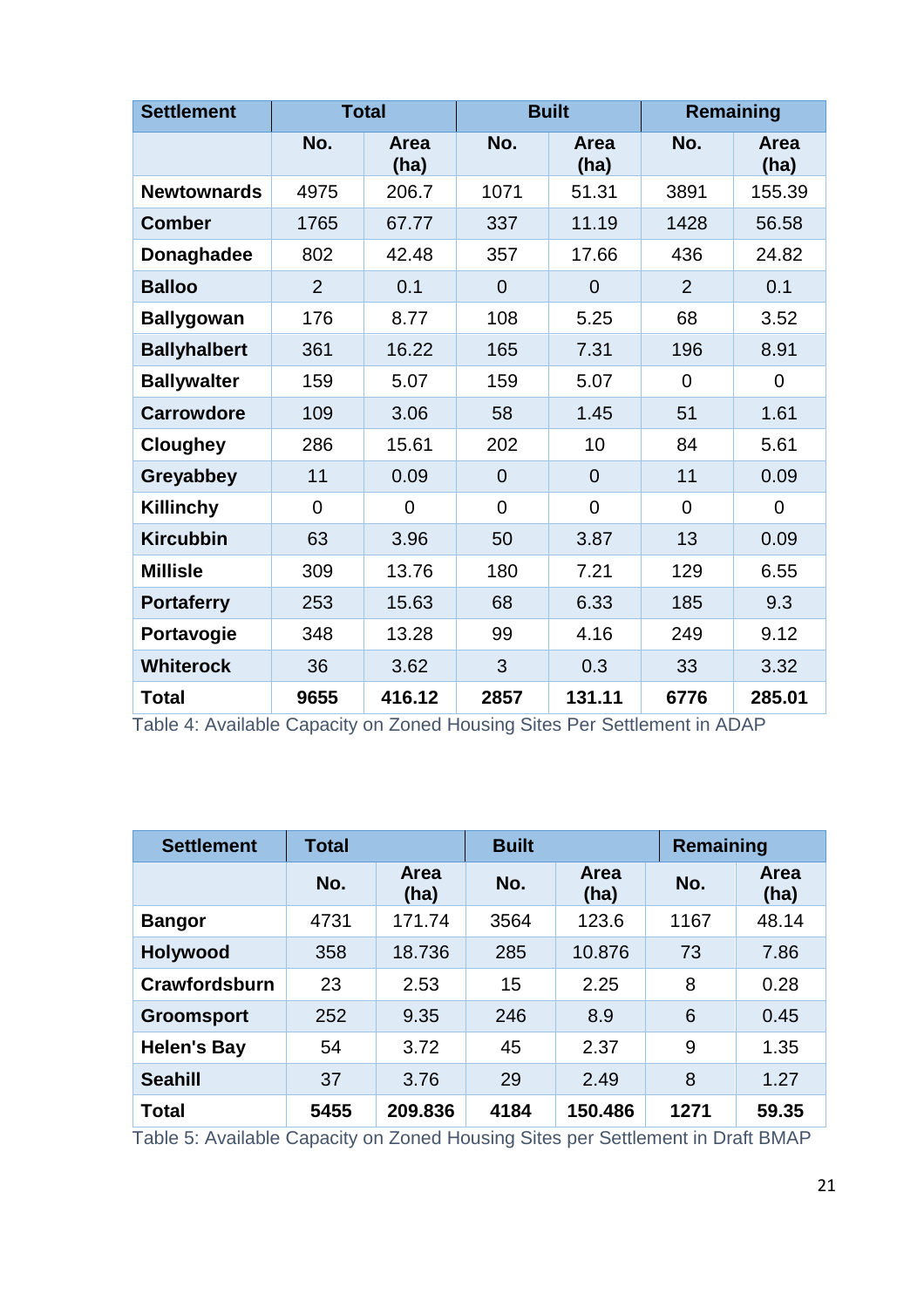## <span id="page-21-0"></span>Housing Growth Indicators

- 5.1 The RDS sets out the regional housing needs in the form of Housing Growth Indicators (HGI), these are produced as a guide for the preparation of the LDP. The HGI is an estimate of new dwelling requirement for the Council between 2012-2025. Using the HGI it is possible to extrapolate the housing allocation for the Plan Period (2015-2030).
- 5.2 The Department for Regional Development reviewed the published HGIs 2008- 2025 to reflect the new local government structures which took effect in April 2015. The HGI figures were revised down to reflect a lower than predicted population growth and higher household sizes than previously forecast.
- 5.3 The 2016 amended HGI 2012-2025 for Ards and North Down Borough is 7,100 dwellings. The HGI figure is projected on a pro-rata basis to 2030 (to cover the LDP life span (2015-2030) and results in a figure of 8,190 for the plan period or 546 new dwellings per annum.
- 5.4 Consideration of the housing allocation for the Borough should take into account the fact there remains a considerable amount of land zoned for housing which is presently undeveloped, as well as housing potential from other unzoned land including windfall sites, urban capacity study sites and existing housing commitments.
- 5.5 As stated above, the HGI for the Plan period suggests a need for 8,190 new dwellings. Analysis of the Housing Monitor data indicates the remaining potential on sites currently zoned for housing is approximately 8,047 units. Therefore, it is clear that a large proportion of the housing need, over the life of the plan, can be accommodated by land which is currently zoned for housing.
- 5.6 Allocation of housing was discussed at a workshop to which all elected representatives were invited and visual information presented outlined the Borough's remaining housing potential on zoned land. Subsequent analysis of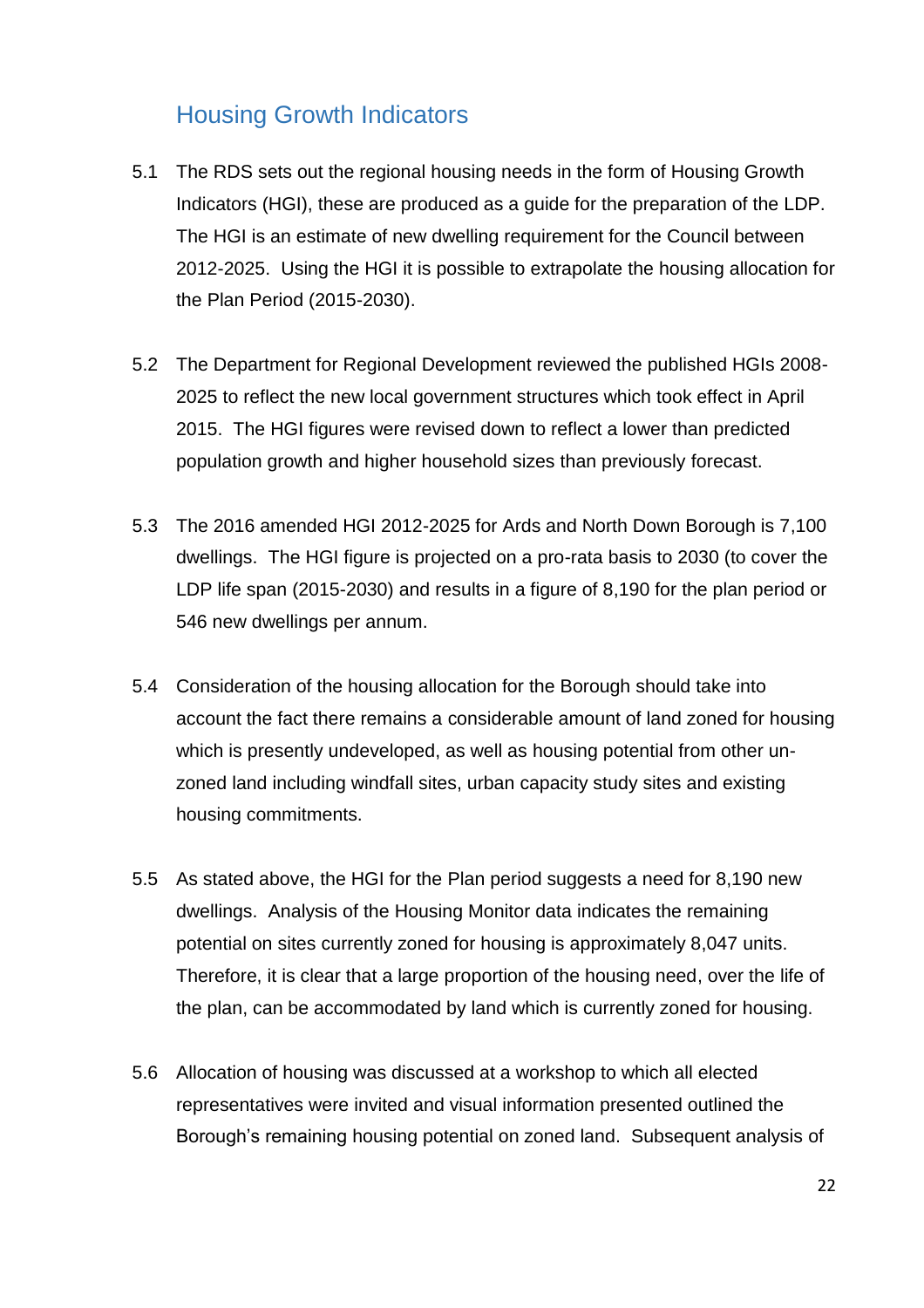Housing Monitor information on the overall housing capacity of the Borough is presented below.

## <span id="page-22-0"></span>Housing Land Availability including Housing Commitments

6.1 The Housing Land Availability Report 2018 includes an analysis of all potential housing land within the Borough. This includes zoned housing land and unzoned land which is subject to an extant planning approval for housing. This information is presented for each settlement and includes the remaining potential on land which was either not started or ongoing for housing development at 1<sup>st</sup> April 2018.

| NILUD <sup>i</sup> 2010 - 01/04/2018 | <b>Remaining Potential</b> |                  |           |  |  |
|--------------------------------------|----------------------------|------------------|-----------|--|--|
|                                      | No.                        | <b>Overall %</b> | Area (ha) |  |  |
| <b>Large Towns</b>                   |                            |                  |           |  |  |
| Bangor                               | 2440                       | 23.40%           | 70.148    |  |  |
| <b>Newtownards</b>                   | 3900                       | 37.41%           | 188.99    |  |  |
| <b>Large Towns Total</b>             | 6340                       | 60.81%           | 259.138   |  |  |
| <b>Small Towns</b>                   |                            |                  |           |  |  |
| Comber                               | 1428                       | 13.64%           | 63.27     |  |  |
| Donaghadee                           | 618                        | 5.93%            | 37.97     |  |  |
| Holywood                             | 309                        | 2.96%            | 21.82     |  |  |
| <b>Small Towns Total</b>             | 2349                       | 22.53%           | 123.06    |  |  |
| <b>Villages</b>                      |                            |                  |           |  |  |
| <b>Balloo</b>                        | 66                         | 0.63%            | 3.04      |  |  |
| Ballygowan                           | 96                         | 0.92%            | 4.04      |  |  |
| <b>Ballyhalbert</b>                  | 238                        | 2.28%            | 10.87     |  |  |
| <b>Ballywalter</b>                   | 25                         | 0.24%            | 0.38      |  |  |
| Carrowdore                           | 199                        | 1.91%            | 5.74      |  |  |
| Cloughey                             | 108                        | 1.04%            | 6.49      |  |  |
| Crawfordsburn                        | 19                         | 0.18%            | 1.865     |  |  |
| Greyabbey                            | 25                         | 0.24%            | 2.04      |  |  |
| Groomsport                           | 23                         | 0.22%            | 1.125     |  |  |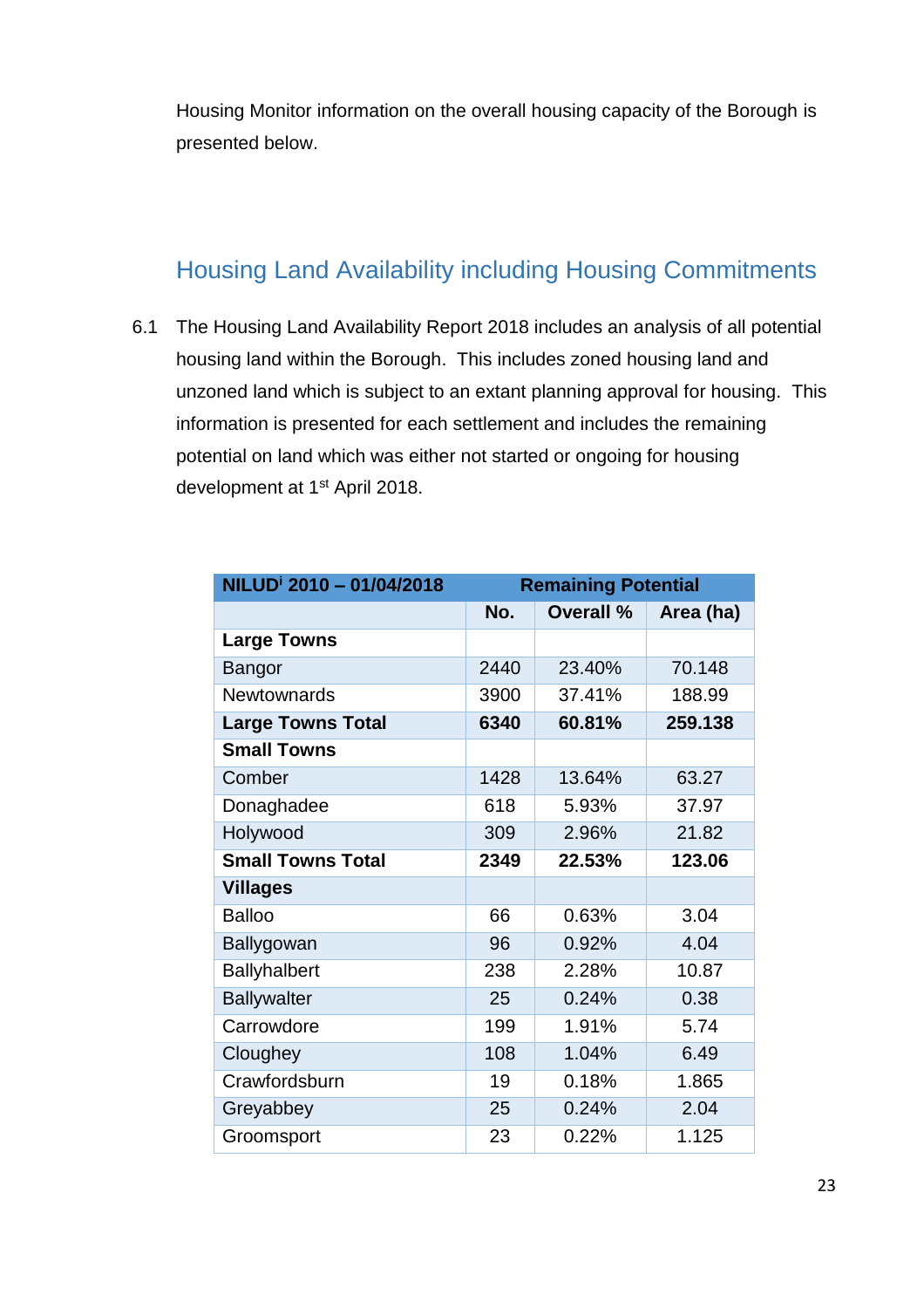| Helen's Bay                    | 33             | 0.32%  | 2.66           |
|--------------------------------|----------------|--------|----------------|
| Killinchy                      | 30             | 0.29%  | 1.4            |
| Kircubbin                      | 37             | 0.35%  | 1.19           |
| <b>Millisle</b>                | 171            | 1.64%  | 8.06           |
| Portaferry                     | 211            | 2.02%  | 10.43          |
| Portavogie                     | 243            | 2.33%  | 13.64          |
| <b>Seahill</b>                 | 37             | 0.35%  | 1.41           |
| Whiterock                      | 5              | 0.05%  | 0.6            |
| <b>Villages Total</b>          | 1566           | 15.01% | 74.98          |
| <b>Small Settlements</b>       |                |        |                |
| Ardmillan                      | 26             | 0.25%  | 1.5            |
| <b>Ballybarnes</b>             | 3              | 0.03%  | 0.42           |
| <b>Ballyboley</b>              | 12             | 0.12%  | 1.84           |
| Ballycranbeg                   | 25             | 0.24%  | 1.11           |
| Ballyeasborough                | $\overline{1}$ | 0.01%  | 0.08           |
| <b>Ballyfrenis</b>             | 7              | 0.07%  | 1.39           |
| <b>Ballygalget</b>             | $\overline{1}$ | 0.01%  | 0.16           |
| Cotton                         | 3              | 0.03%  | 0.15           |
| Glastry                        | $\overline{2}$ | 0.02%  | 0.21           |
| Kilmood                        | $\overline{0}$ | 0%     | 0              |
| Kirkistown                     | 24             | 0.23%  | 1.73           |
| Lisbane                        | 23             | 0.22%  | 1.46           |
| Loughries                      | $\overline{7}$ | 0.07%  | 0.35           |
| Orlock                         | $\overline{0}$ | 0%     | $\overline{0}$ |
| Rubane                         | 31             | 0.30%  | 1.7            |
| <b>Six Road Ends</b>           | $\overline{4}$ | 0.03%  | 0.18           |
| <b>Small Settlements Total</b> | 169            | 1.63%  | 12.28          |
| <b>Plan area Total</b>         | 10424          | 100%   | 469.458        |

Table 6: Housing Availability across Ards and North Down

## <span id="page-23-0"></span>Summary of Remaining Potential

7.1 The annual Housing Monitor indicates there is additional housing capacity for approximately 2,383 committed unzoned housing units (i.e. sites with planning approval) throughout the Borough.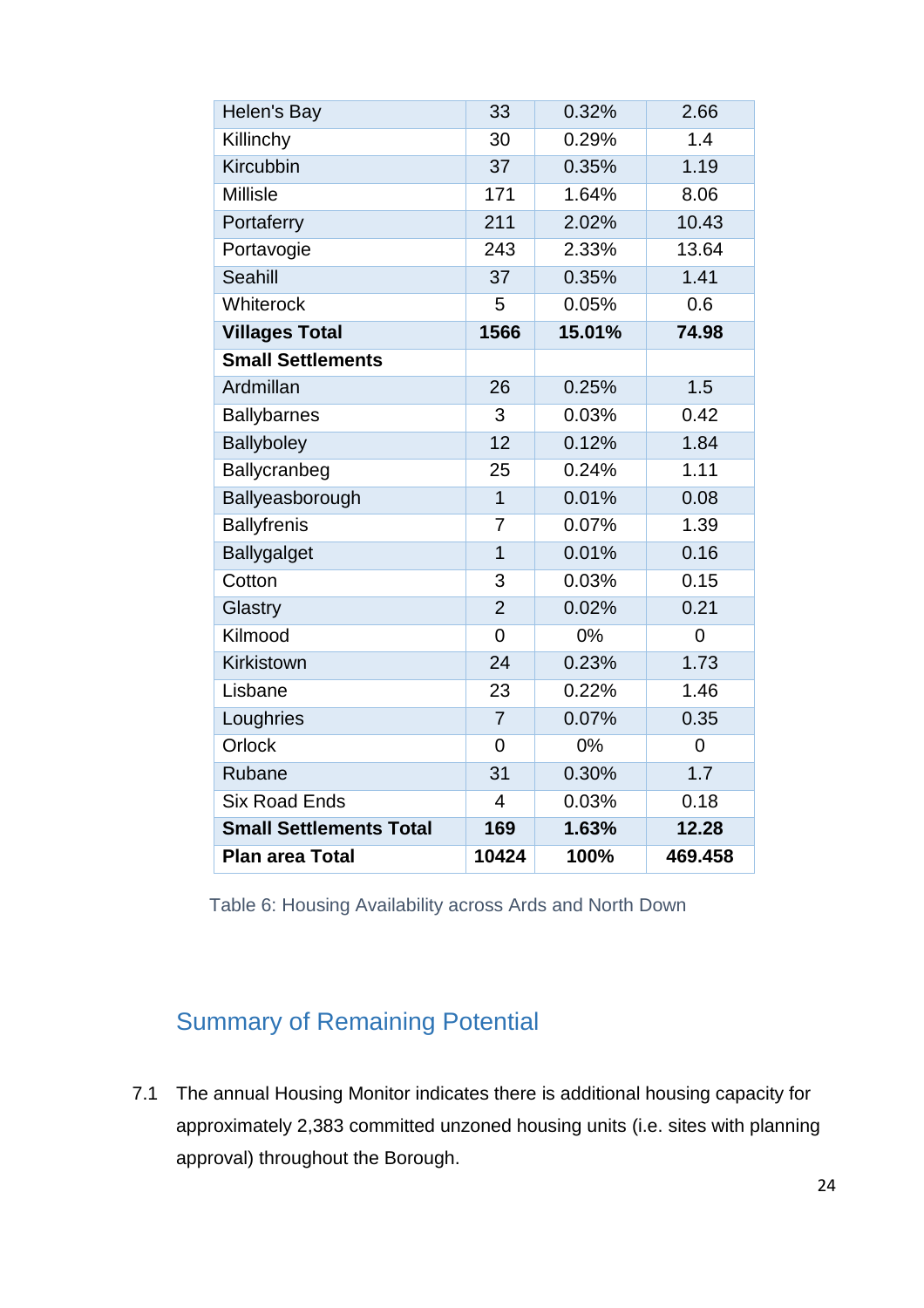7.2 The Housing Monitor indicates an overall housing potential of approximately 10,430 dwelling units throughout the Plan area. As such, there is currently housing capacity within the Borough equating to approximately 27% above the HGI of 8,190.

| <b>Ards and North Down Housing Potential</b> | 10,430      |
|----------------------------------------------|-------------|
| <b>RDS Housing Growth Indicator</b>          | 8.190       |
| <b>Surplus</b>                               | 2,240 (27%) |

Table 7: Housing Potential in Ards and North Down

- 7.3 Table 6 indicates the settlements with the largest housing potential are the two large towns of Newtownards, with approximately 3,900 remaining housing units, and Bangor, approximately 2,440 remaining housing units. This would be inkeeping with the RDS direction of SFG 12 to provide additional housing in the Hubs and clusters of Hubs.
- 7.4 Within the small town tier Comber has the greatest remaining potential, with Holywood having the lowest remaining housing potential. This is consistent with the variation in approach taken to allocating housing within ADAP and BMAP (as explained in Para. 4.15).
- 7.5 Remaining housing potential varies significantly at the village settlement tier, with villages such as Ballyhalbert, Portavogie and Portaferry having the largest remaining potential and Whiterock having the least.

## <span id="page-24-0"></span>Rural Housing

8.1 The Council does not currently undertake a monitor of dwelling units built or approved outwith settlement limits, in the countryside. A Rural Housing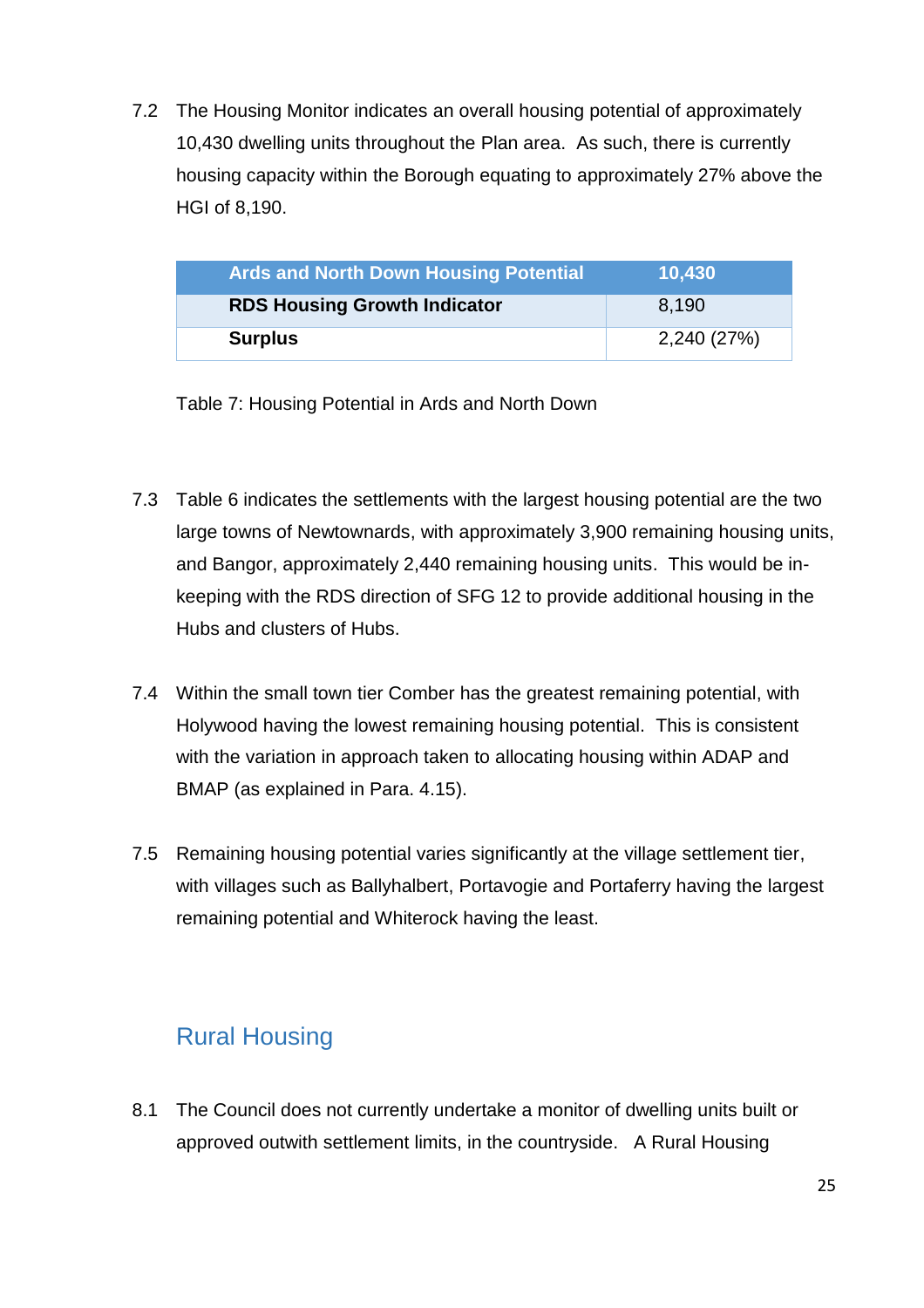Monitor will be undertaken prior to Plan Strategy stage which will provide information on the number of houses constructed in the countryside.

- 8.2 Figure 2 (referred to as the 'Rural Housing Pressure Analysis'), demonstrates housing approvals, across the Borough, in the countryside from 2010 to August 2017. This illustrates the areas within the Borough that have experienced particular pressure for rural housing development over this period.
- 8.3 Initial analysis indicates that from 1 January 2010 to 14<sup>th</sup> August 2017 a total of 677 single houses in the countryside were granted permission. Statistics from DFI indicate a total of 80 rural single dwellings were approved between April 2017 and April 2018. It should be noted this includes Full, Outline and Reserved Matters approvals and further examination is required to get a more accurate figure. This further analysis will be undertaken, along with a comprehensive Rural Housing Monitor, prior to the release of the Plan Strategy. However, at this stage a notional approval rate of 90 residential units per annum has been applied (i.e. 677/7.5).
- 8.4 Extrapolated over the 15-year Plan period, if this rate of housing approvals were continued, it could result in demand for approximately 1350 rural houses. However, it is acknowledged that not all planning approvals may be built; planning applications and build rates vary over time and that further, more detailed analysis is necessary. Table 8 below outlines the annual rural housing build rate, indicating a variation from 51 to 87 dwellings between 2008 to 2017. Using these build rates rural housing, over the 15-year Plan period, would range between 765 - 1305 dwellings.

| <b>Houses Built</b>      | 2008-2012  | 2013-2017  |
|--------------------------|------------|------------|
| Rural                    | 437 (17%)  | 256 (9%)   |
| <b>Annual Build Rate</b> | 87.4       | 51.2       |
| Urban                    | 2221 (83%) | 2481 (91%) |
| <b>Annual Build Rate</b> | 444.2      | 496 2      |

*Table 8: Houses Built within Ards and North Down Borough, 2008-2017 [Source: LPS]*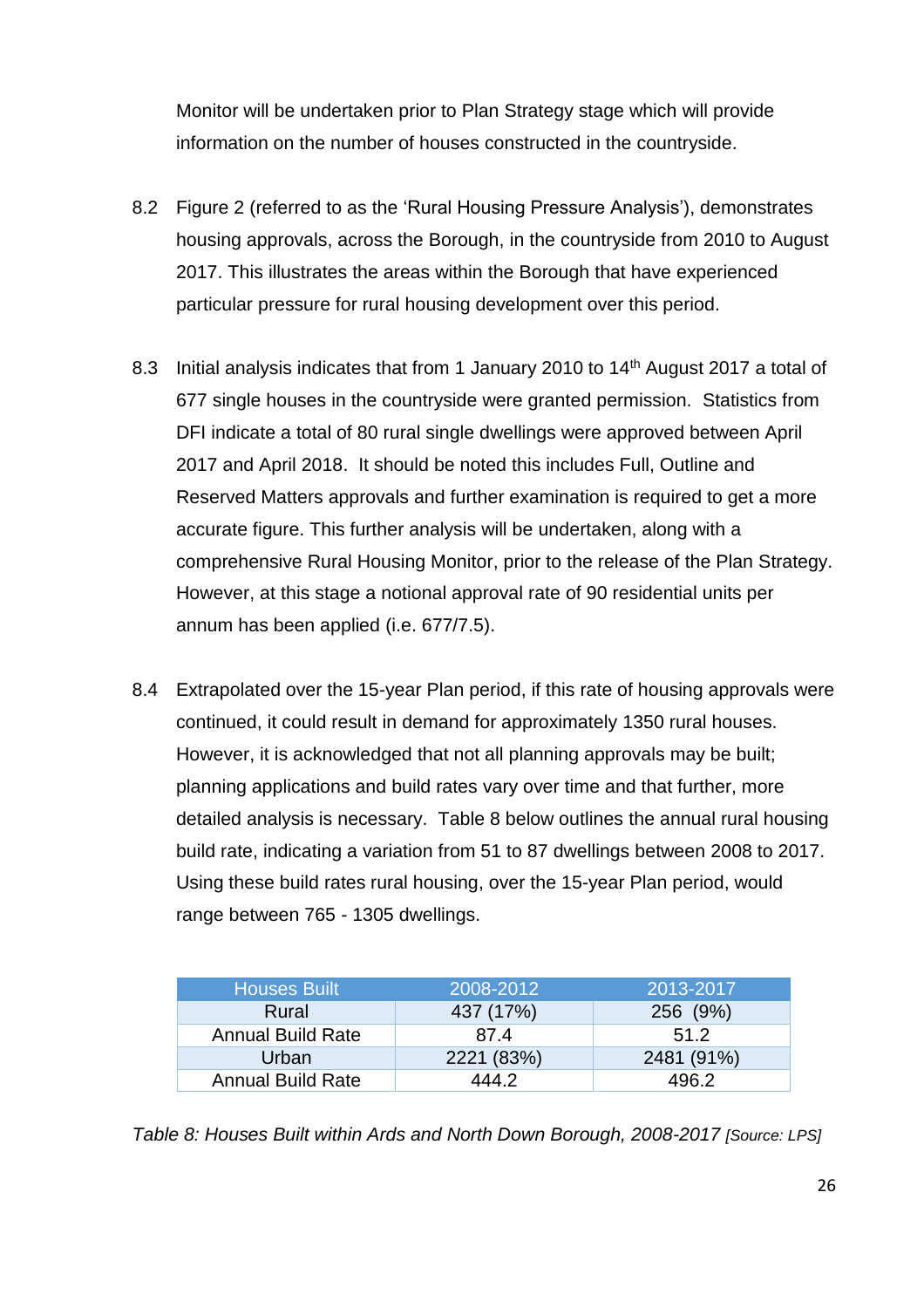

Figure 2: Rural Housing Pressure Analysis between 01/01/2010 and 14/08/2017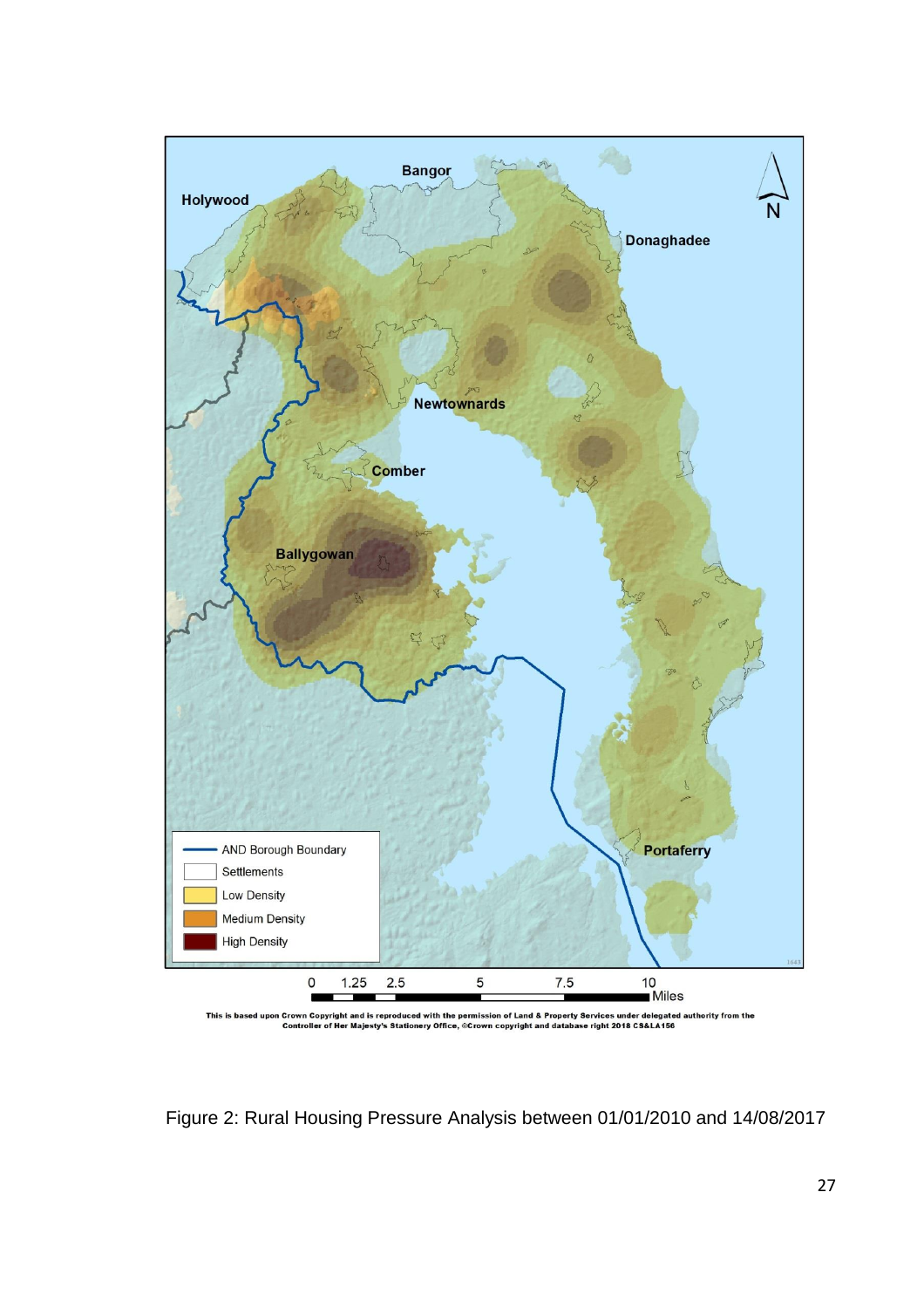8.5 The Rural Housing Monitor will allow identification of how many rural houses have actually been built, identification of any trends and a more accurate prediction of future needs. Currently prevailing planning policy enables approval for a new dwelling on a farm every ten years. This policy was introduced by Planning Policy Statement 21 'Sustainable Development in the Countryside', which became effective on 1 June 2010. Farms which met the criterion in the past and gained planning approval for a dwelling may become eligible to apply for a second house prior to the publication of the LDP. Further consideration will be required to determine the impact on future rural housing provision.

## <span id="page-27-0"></span>Additional Important Housing Information

#### Housing Stock

9.1 Over the last ten years Ards and North Down Borough has witnessed continued Housing Stock growth. Figures from Land and Property Services show a 7.8% increase in Housing Stock from 66,612 in 2008 to 71,835 in 2018. Between 2017 and 2018 the Housing Stock for Ards and North Down increased by 835 dwellings, the largest yearly growth in the last decade.

#### House Types

9.2 The type of housing within the Borough has been gradually changing over the last ten years. The proportion of detached dwellings within the Borough between 2008-2018 has slightly decreased from 36.8% to 36.3%. Conversely, the proportion of semi-detached dwellings has witnessed a slight increase from 24.6% to 25% over the period.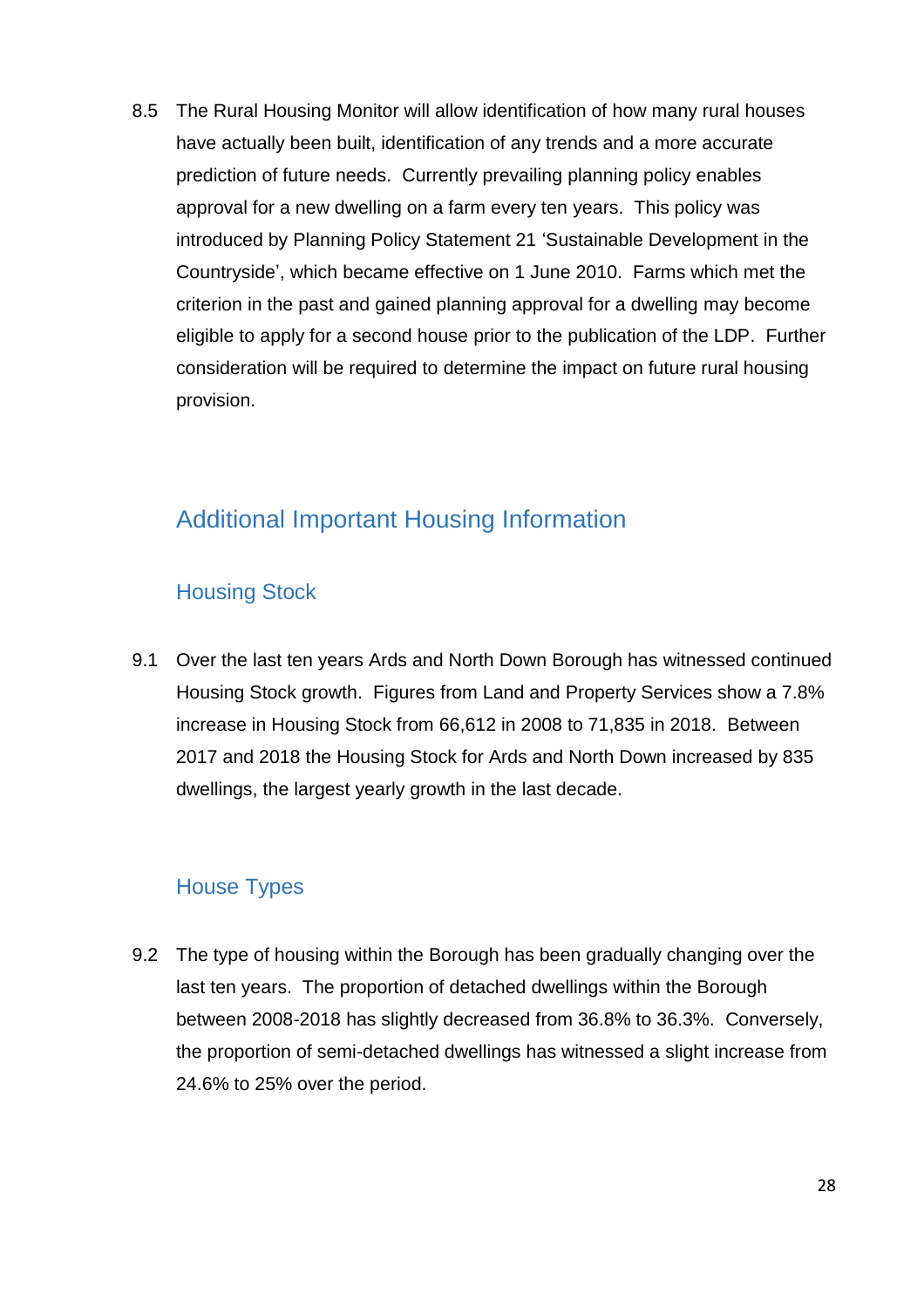9.3 Larger variations are witnessed between for the proportions of terraced houses and apartments. In 2008 terraced dwellings accounted for 25.7% of the total housing stock in the Borough, however by 2018 this had decreased to 24.8%. In contrast, the percentage of apartments increased from 9.6% to 10.9% over the decade. These changes echoed the regional trend between 2008 and 2018.

#### Housing Need

- 9.4 The Northern Ireland Housing Executive Ards and North Down Housing Investment Plan 2018 Update specifies there is a continuous demand for social housing provision in the Borough. NIHE provided 6,310 social housing units in Ards and North Down in 2018 and additional provision was supplied by a number of Housing Associations.
- 9.5 The NIHE waiting list for Ards and North Down in 2017/2018 was 3060 applications, 2028 (66%) of these applicants were in housing stress. Over the same period, the NIHE allocated 830 social housing units, this was 27% of the total applicants and 41% of those allocated dwellings were in housing stress.
- 9.6 The NIHE projected social housing need over the five-year period 2017-22 is 706 units. The areas of greatest need are the towns of Bangor, Newtownards, Comber, Holywood and Donaghadee; and the village of Groomsport. Generally, single people, the elderly and small families were in the greatest housing need. The demand for new Intermediate Housing within the Borough is 710 units between 2017-2027.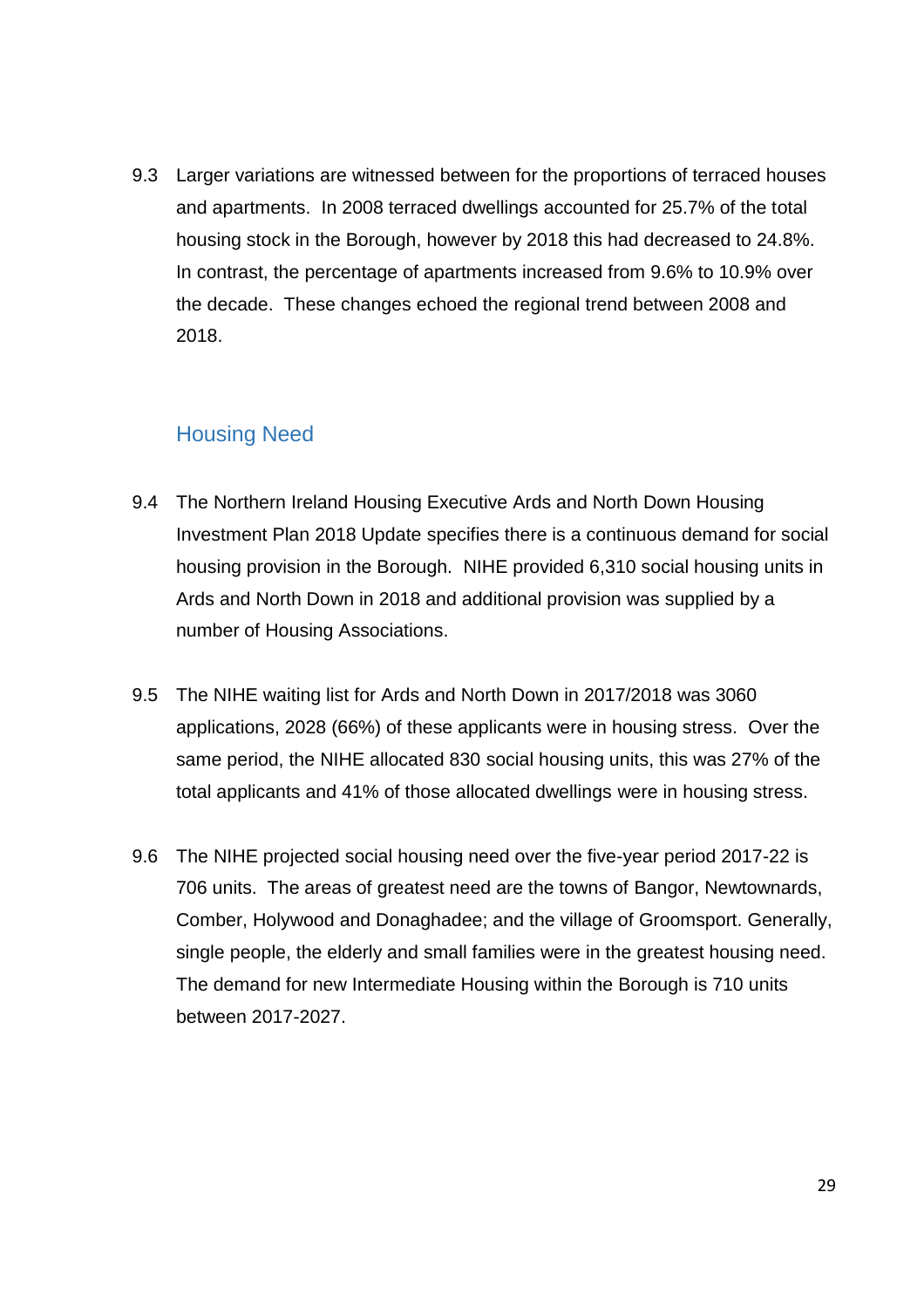## <span id="page-29-0"></span>Housing Growth Strategy

- 10.1 The RDS advises the allocation of housing growth to specific locations in a district is a matter for decision through the development plan process, however the Strategic Guidance within the RDS provides direction to the distribution of housing across the Borough.
- 10.2 The RDS aims to ensure all places benefit from economic growth, maintain a balanced sub-regional growth approach and recognises the importance of key settlements as centres for growth and investment.
- 10.3 The RDS acknowledges the need to understand the role and function of each settlement, how they serve rural communities and the importance of promoting co-operation between places. The RDS advises hubs should be given primary focus for growth and encourages clustering of towns and cities to promote shared services rather than duplication and identifies those settlements within close proximity to each other which have the potential to cluster. The RDS also encourages the consolidation of small towns, villages and small settlements in order to sustain the rural communities.
- 10.4 Future housing growth within the Borough is therefore required to reflect the guidance contained in the RDS and will also be dependent on the Council's Settlement Hierarchy.
- 10.5 The LDPs Spatial Growth Strategy aims to:
	- Guide the majority of development, including housing and employment opportunities, to locations within the large towns that have capacity to accommodate new development that can be well integrated within existing infrastructure and which serve as accessible centres within the larger rural hinterland;
	- Provide balanced growth to the small towns in order to sustain, consolidate and revitalise them;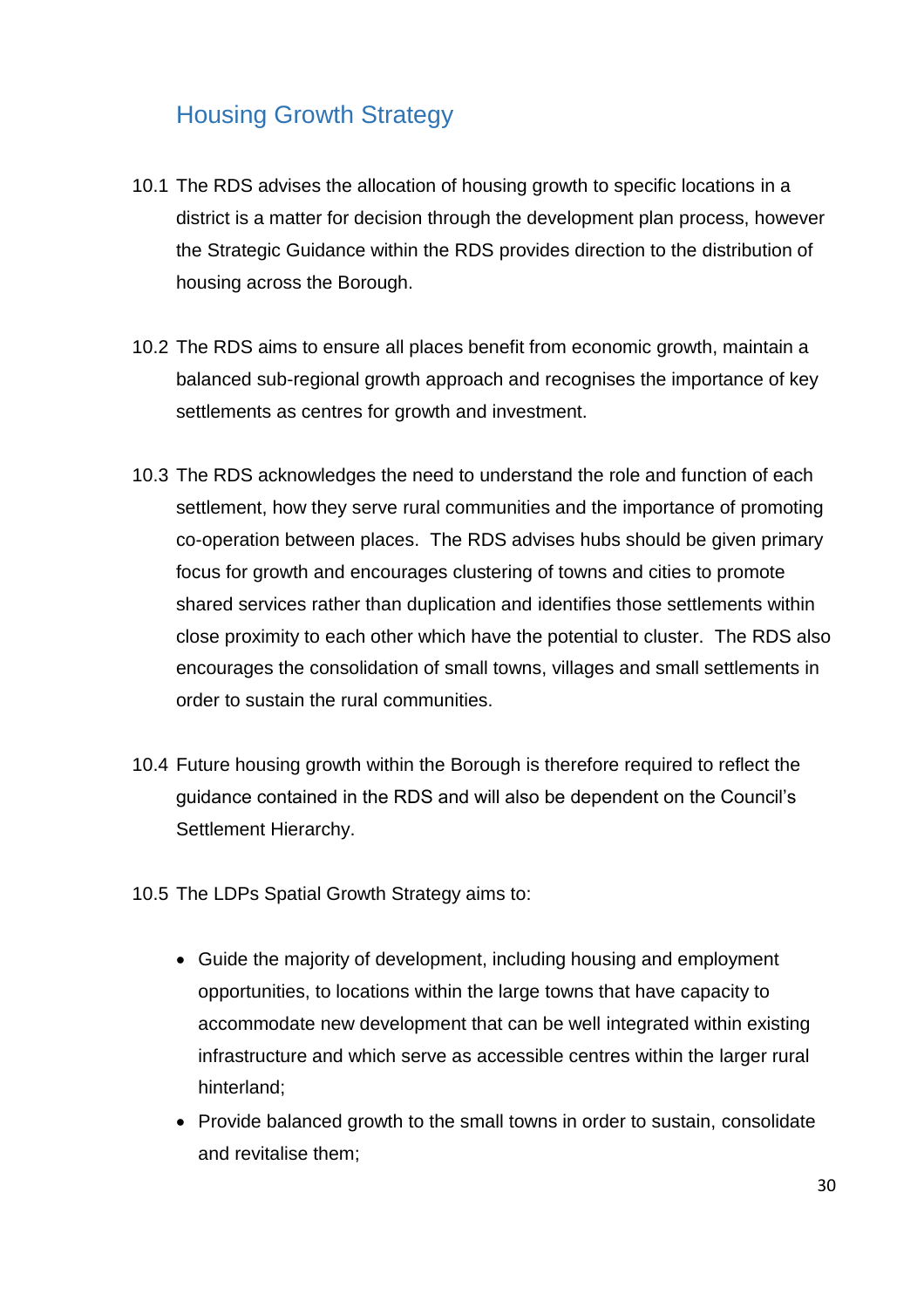- Maintain and protect the diversity and quality of the rural area and encourage development which supports the population and services of local communities;
- Allow for rounding off and infill development in villages and small settlements and provide opportunities for development of dwellings in the countryside in order to sustain rural communities.
- 10.6 Although it is not possible to consider the precise future housing for the Borough or any given settlement, it is reasonable to take into account the existing housing land availability in the settlements. As previously stated, tables 4 and 5 (above) demonstrate there is considerable housing capacity available throughout the Borough on existing zoned sites.
- 10.7 A review of the existing uncommitted housing zonings for the Borough in both the Ards and Down Area Plan 2015; and the Draft Belfast Metropolitan Area Plan 2015, is proposed as part of the LDP preparation. This would allow for consideration of the prospect of delivery of the sites for housing and determine if the zonings should be taken forward in the LDP. This assessment will also, given the position in relation to the HGI allocation, allow for consideration as to the need for zoning of additional land for housing throughout the Council area.
- 10.8 Currently, the potential housing provision within the settlements and analysis of approvals of single dwellings in the countryside indicate the potential housing provision across the Council area significantly exceeds the HGI. As such, it would appear there is sufficient land identified for housing development within the Borough, subject to a potential review of existing uncommitted housing zonings. It is also anticipated that Urban Capacity studies and unexpected windfall sites will further add to the quantity of housing potential over the life of the LDP period.
- 10.9 Table 6 (above) provides a detailed breakdown of the proportion of remaining housing potential per settlement and may act as a guide for the distribution of future housing growth for the Borough. However, further detailed consideration